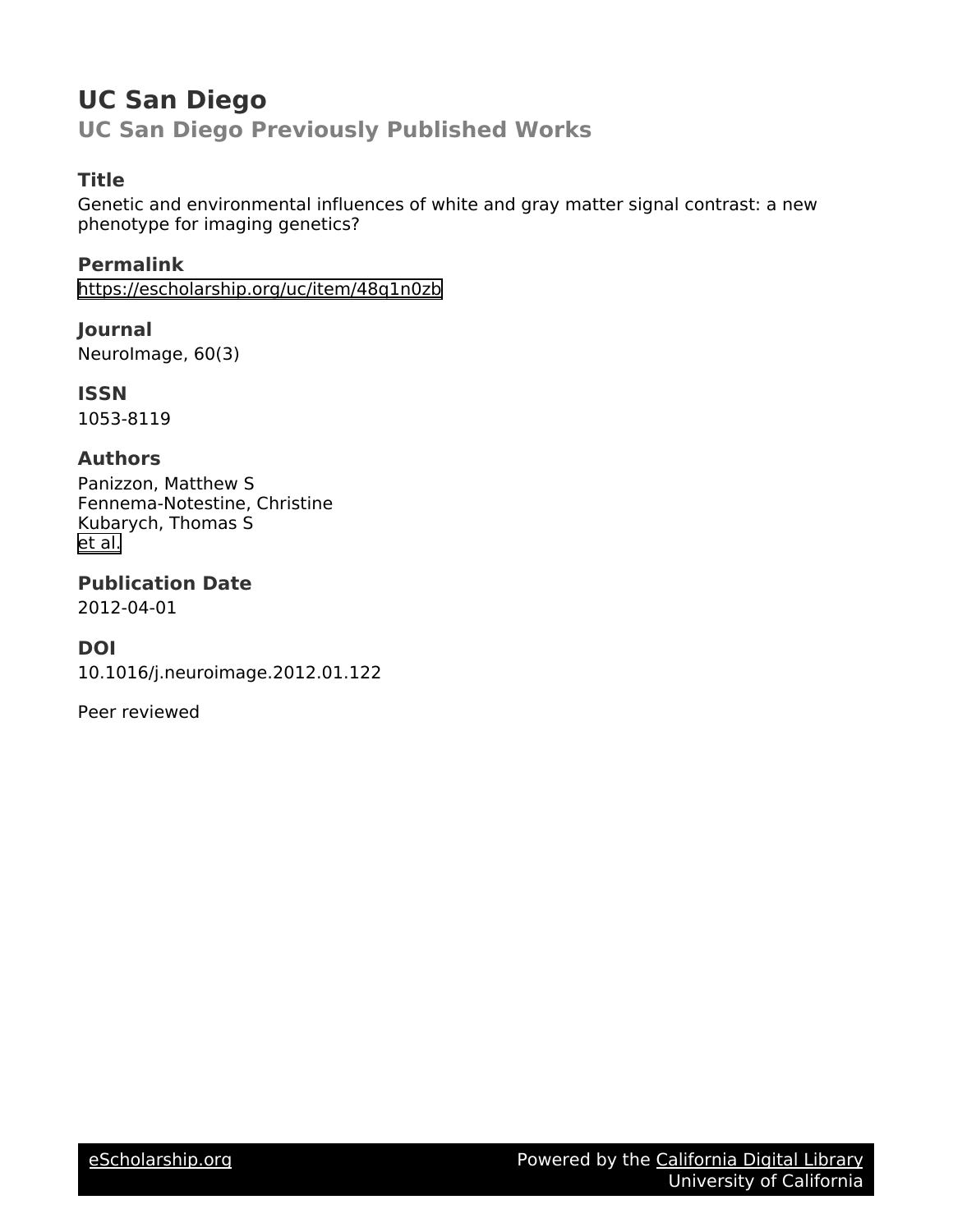

# NIH Public Access

**Author Manuscript**

*Neuroimage*. Author manuscript; available in PMC 2013 April 15.

#### Published in final edited form as:

Neuroimage. 2012 April 15; 60(3): 1686–1695. doi:10.1016/j.neuroimage.2012.01.122.

# **Genetic and Environmental Influences of White and Gray Matter Signal Contrast: A New Phenotype for Imaging Genetics?**

**Matthew S. Panizzon**a,\* , **Christine Fennema-Notestine**a,b, **Thomas S. Kubarych**<sup>c</sup> , **Chi-Hua Chen**a, **Lisa T. Eyler**a,d, **Bruce Fischl**e,f,g, **Carol E. Franz**a, **Michael D. Grant**h, **Samar Hamza**a, Amy Jak<sup>a,d</sup>, Terry L. Jernigan<sup>a,b,i</sup>, Michael J. Lyons<sup>h</sup>, Michael C. Neale<sup>c</sup>, Elizabeth C. Prom-**Wormley**<sup>c</sup> , **Larry Seidman**<sup>f</sup> , **Ming T. Tsuang**a,j,k,l , **Hao Wu**<sup>c</sup> , **Hong Xian**m, **Anders M. Dale**e,n, and **William S. Kremen**a,d,j

<sup>a</sup>Department of Psychiatry, University of California, San Diego, La Jolla, CA 92093

<sup>b</sup>Department of Radiology, University of California, San Diego, La Jolla, CA 92093

<sup>c</sup>Virginia Institute for Psychiatric and Behavioral Genetics, Virginia Commonwealth University School of Medicine, Richmond, VA 23298

<sup>d</sup>San Diego VA Health Care System, San Diego, CA 92161

<sup>e</sup>Department of Radiology, Massachusetts General Hospital, Boston, MA 02114

<sup>f</sup>Harvard Medical School, Boston, MA 02115

<sup>g</sup>Computer Science and AI Lab, Massachusetts Institute of Technology, Cambridge, MA 02139

hDepartment of Psychology, Boston University, Boston, MA 02215

<sup>i</sup>Department of Cognitive Sciences, University of California, San Diego, La Jolla, CA 92093

<sup>j</sup>Center for Behavioral Genomics, University of California, San Diego, La Jolla, CA 92093

k Institute of Genomic Medicine, University of California, San Diego, La Jolla, CA 92093

<sup>l</sup>Harvard Institute of Psychiatric Epidemiology and Genetics, Harvard Medical School and School of Public Health, Boston, MA 02115

<sup>m</sup>Department of Medicine, Washington University School of Medicine, St. Louis, MO 63110

<sup>n</sup>Department of Neurosciences, University of California, San Diego, La Jolla, CA 92093

#### **Abstract**

The estimation of cortical thickness is in part dependent on the degree of contrast in T1 signal intensity between white matter and gray matter along the cortical mantle. The ratio of white matter to gray matter signal (WM/GM contrast) has been found to vary as a function of age and

<sup>© 2012</sup> Elsevier Inc. All rights reserved.

<sup>\*</sup>Correspondence: Dr. Matthew S. Panizzon, Department of Psychiatry, University of California, San Diego, 9500 Gilman Drive (MC 0738), La Jolla, CA 9293-0738; Tel: 858-534-8269; Fax: 858-822-5856; mspanizz@ucsd.edu.

*Disclosure Statement*. Dr. Anders M. Dale is a founder and holds equity in CorTechs Laboratories, Inc., and also serves on the Scientific Advisory Board. The terms of this arrangement have been reviewed and approved by the University of California, San Diego in accordance with its conflict of interest policies. All other authors state that there are no actual or potential conflicts of interest.

**Publisher's Disclaimer:** This is a PDF file of an unedited manuscript that has been accepted for publication. As a service to our customers we are providing this early version of the manuscript. The manuscript will undergo copyediting, typesetting, and review of the resulting proof before it is published in its final citable form. Please note that during the production process errors may be discovered which could affect the content, and all legal disclaimers that apply to the journal pertain.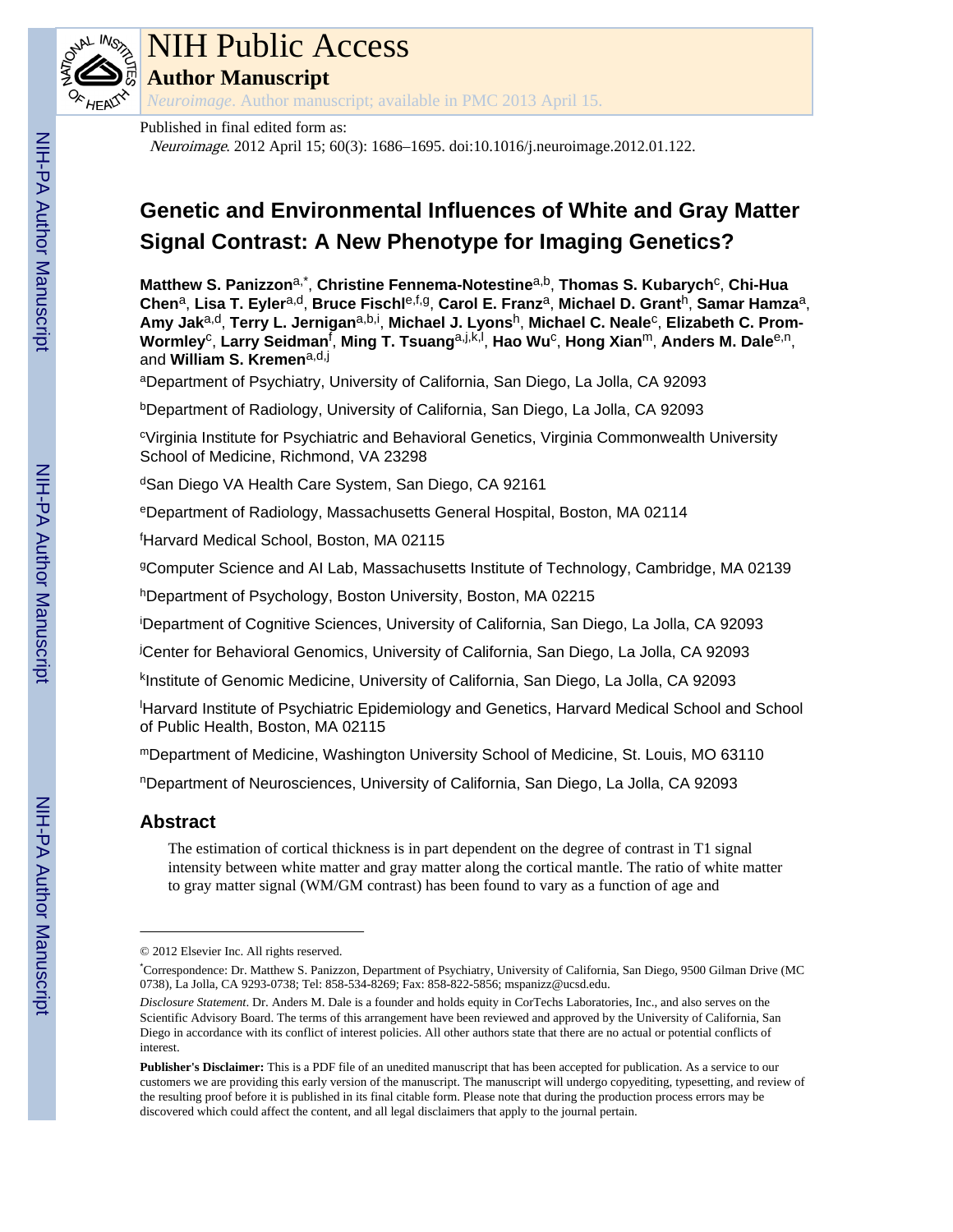Alzheimer's disease status, suggesting a biological component to what might otherwise be labeled as a nuisance variable. The aim of the present study was to determine if measures of WM/GM contrast are genetically influenced, as well as the degree to which this phenotype may be related to the genetic and environmental determinants of cortical thickness. Participants were 514 male twins (130 monozygotic, 97 dizygotic pairs, and 60 unpaired individuals) from the Vietnam Era Twin Study of Aging. Ages ranged from 51 to 59 years. Measures of WM/GM contrast and cortical thickness were derived for 66 cortical regions of interest (ROI) using FreeSurfer-based methods. Univariate and bivariate twin analyses were used in order to estimate the heritability of WM/GM contrast, as well as the degree of shared genetic and environmental variance between WM/GM contrast and cortical thickness. WM/GM contrast was found to be significantly heritable in the majority of ROIs. The average heritability across individual ROIs was highest in the occipital lobe (.50), and lowest in the cingulate cortex (.24). Significant phenotypic correlations between WM/ GM contrast and cortical thickness were observed for most of the ROIs. The majority of the phenotypic correlations were negative, ranging from −.11 to −.54. Of the 66 associations, only 17 significant genetic correlations were found, ranging from −.16 to −.34, indicating small amounts of shared genetic variance. The majority of the phenotypic correlations were accounted for by small unique environmental effects common between WM/GM contrast and cortical thickness. These findings demonstrate that like cortical thickness, WM/GM contrast is a genetically influenced brain structure phenotype. The lack of significant genetic correlations with cortical thickness suggests that this measure potentially represents a unique source of genetic variance, one that has yet to be explored by the field of imaging genetics.

> The estimation of cortical thickness by manual or automated methods is dependent, to a large extent, on the degree of contrast in signal intensity between white matter and gray matter along the cortical mantle (Fischl and Dale, 2000; Narr et al., 2005). Simply put, the greater the difference in signal intensities between these tissue types, resulting in a steeper signal gradient, the more precisely the gray-white boundary can be defined. This in turn leads to a more accurate determination of cortical thickness, particularly when done in threedimensional space. Indeed, statistical adjustment for white matter to gray matter (WM/GM) signal contrast was recently shown to increase the effect size of cortical thickness differences related to Alzheimer's disease (AD) and improve the power to detect differences in cortical thickness due to normal aging (Westlye et al., 2009). While variability in magnetic field strength, pulse sequence, and data processing parameters can affect signal intensities in the white and gray matter, and thus influence the degree of WM/GM contrast (Han et al., 2006), there is growing evidence to suggest that this measure may also reflect intrinsic properties of the corresponding tissue.

> Numerous studies have found that the ratio of white matter to gray matter signal varies as a function of increasing age, such that the degree of contrast declines later in life (Davatzikos and Resnick, 2002; Magnaldi et al., 1993; Raz et al., 1990; Salat et al., 2009; Westlye et al., 2009). Intriguingly, these contrast differences do not appear to be uniform throughout the cortex, but are predominant in the frontal, temporal, and parietal regions – areas that also demonstrate significant age-related changes in cortical thickness (Salat et al., 2009; Westlye et al., 2009). Regionally specific differences in WM/GM contrast have also been found when comparing AD to normal aging samples, suggesting that the measure may also be sensitive to AD-related neuropathology (Salat et al., 2011). The observed differences in signal contrast appear to be driven primarily by a gradual reduction in the white matter signal intensity, leading to speculation that the degree of WM/GM contrast is indicative of the integrity of the myelinated fibers that are present along the gray-white boundary (Salat et al., 2011; Salat et al., 2009; Westlye et al., 2010; Westlye et al., 2009). The presence of such age- and disease-related effects strongly suggests that there is a biological component to what might otherwise be thought of as a technical nuisance variable resulting from hardware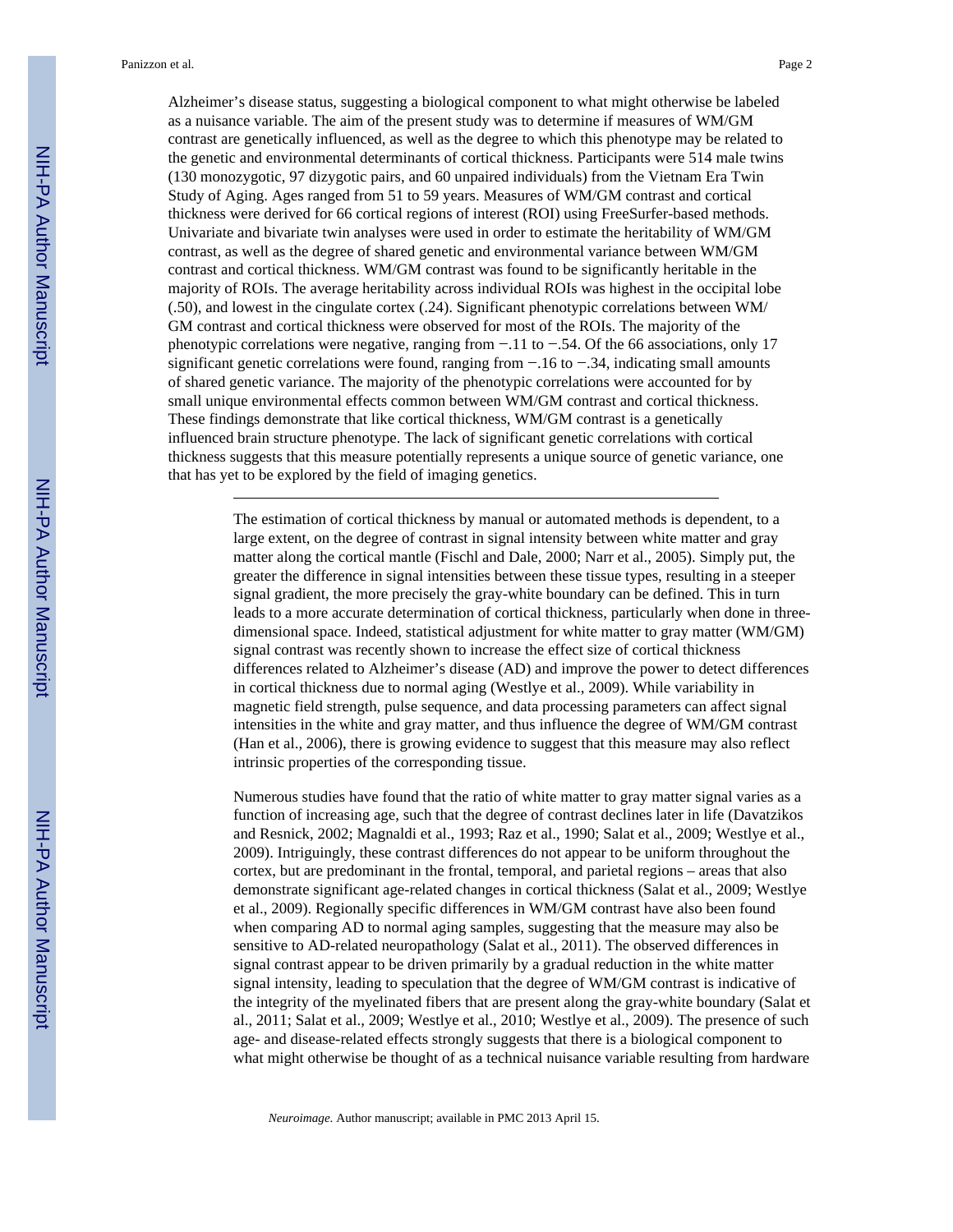and acquisition parameters. This conclusion is speculative, however, as it remains unclear what precise mechanism is behind the observed changes in WM/GM contrast, or whether these effects stem from the same processes responsible for age-related changes in cortical thickness.

In the present study, we examined region-of-interest (ROI) based measures of WM/GM contrast in a sample of middle-aged male twins. Utilizing the classical twin design we first determined whether WM/GM contrast was itself a heritable phenotype; that is, are individual differences in the contrast measure partially attributable to genetic factors. Reviews of early twin and family MRI studies clearly demonstrate that structural aspects of the brain (e.g., whole brain volume, gray matter volume) are under substantial genetic influence (Peper et al., 2007; Schmitt et al., 2007a). More recent studies have expanded the range of structural phenotypes to include ROI and vertex-based measures of cortical thickness (Kremen et al., 2010; Lenroot et al., 2007; Rimol et al., 2009), cortical surface area (Eyler et al., In Press; Panizzon et al., 2009; Winkler et al., 2010), as well as microstructural features of the brain's white matter obtained through diffusion tensor imaging (DTI) (Brouwer et al., 2010; Chiang et al., 2009; Chiang et al., 2011; Kochunov et al., 2010). These studies have all found that structural brain phenotypes are under significant genetic influence. If the degree of WM/GM contrast along the cortical mantle is indicative of underlying genetic influences on tissue properties, then this measure, like the other brain phenotypes studied to date, should to some extent be heritable.

While the determination of whether or not a phenotype is heritable represents a critical step in establishing both its biological relevance and potential usefulness for future gene association studies, it is equally important to establish whether the observed genetic influences differ from those of other related phenotypes. Therefore, we also examined the degree to which measures of WM/GM contrast and cortical thickness possess common genetic and environmental influences. To date, relatively few genetically informative neuroimaging studies have examined the genetic and environmental relationships between brain phenotypes; however, those that have done so found evidence for multiple distinct sources of genetic influence (Eyler et al., 2011; Panizzon et al., 2009; Rimol et al., 2009; Schmitt et al., 2008; Schmitt et al., 2007b; Winkler et al., 2010). If WM/GM contrast and cortical thickness represent similar neuroanatomical features of the brain then a substantial degree of genetic overlap (i.e., shared genetic variance) should be present between them. Alternatively, the absence of genetic overlap would suggest that the phenotypes are biologically distinct from one another.

#### **Methods**

#### **Participants**

Data were obtained from participants in the first wave of the Vietnam Era Twin Study of Aging (VETSA), a longitudinal study of cognitive and brain aging with baseline in midlife (Kremen et al., 2006). Participants in the VETSA were drawn from the larger Vietnam Era Twin (VET) Registry, a nationally distributed sample of male-male twin pairs who served in the United States military at some point between 1965 and 1975 (Goldberg et al., 2002). Detailed descriptions of the VET Registry's method of ascertainment and demographic characteristics have been reported on previously (Eisen et al., 1987; Henderson et al., 1990). VETSA participants are all military veterans; however, the majority did not experience combat situations during their military careers. In total, 1237 men participated in the primary VETSA project. Participants were predominantly Caucasian (89.7%), with an average age of 55.4 years (SD = 2.5), and an average education of 13.8 years (SD = 2.1). In comparison to U.S. census data, participants in the VETSA are similar in health and demographic characteristics to American men in their age range (Centers for Disease Control and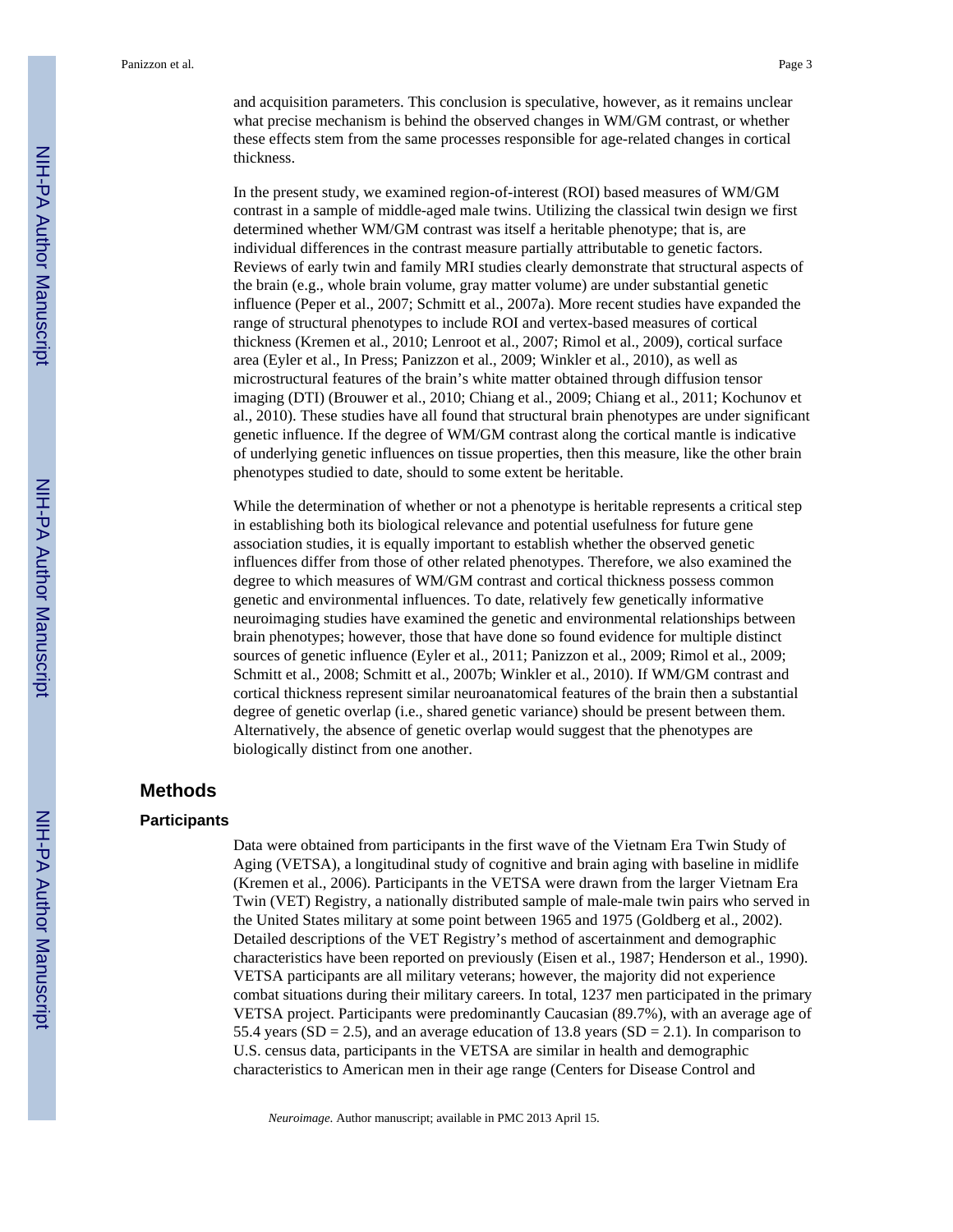Prevention, 2003). As part of the primary VETSA project, participants traveled to either the University of California San Diego (UCSD) or Boston University for a daylong evaluation consisting of physical, psychosocial, and neurocognitive assessments. Beginning in year 3 of the VETSA, MRIs were conducted on either the day before or the day following these assessments at one of two scanning sites – the UCSD Medical Center or the Massachusetts General Hospital (MGH). Informed consent was obtained from all participants prior to their participation, and scanning protocols were approved by the institutional review boards at all participating universities and hospitals.

To be eligible for the primary VETSA project both members of a twin pair had to agree to participate and be between the ages of 51 and 59 at the time of recruitment. Approximately 6% of the individuals invited to participate in the MRI component of the VETSA declined. Additional participants were excluded from the MRI study for reasons such as metal in the body (7%), claustrophobia (3%), being unable to travel to the testing site (5%), the exclusion of their co-twin (9%), and equipment problems on the scanning day (8%). In the end, approximately 59% of the invited individuals participated in the MRI study. Analyses for the present study were based on data from 514 participants: 130 monozygotic (MZ) pairs, 97 dizygotic (DZ) pairs, and 60 unpaired individuals (i.e., participants whose co-twin could either not be scanned or whose data was not usable). Zygosity for 92% of the sample was determined by analysis of 25 satellite markers that were obtained from blood samples. For the remainder of the sample zygosity was determined through a combination of questionnaire and blood group methods (Eisen et al., 1989). Within the VETSA sample, a comparison of these two approaches has demonstrated a 95% agreement rate. Participants in the VETSA MRI study are similar to the larger VETSA sample with respect to age, education, ethnicity, employment status, and self-reported health status (Panizzon et al., 2009; Kremen et al., 2010).

#### **Image Acquisition**

We have previously described in detail the acquisition parameters and post-processing methods for the VETSA MRI study (Kremen et al., 2010). Briefly, images were acquired on Siemens 1.5 Tesla scanners. Scanning sequences were specifically designed to be compatible across different scanners and vendors. Sagittal T1-weighted MPRAGE sequences were utilized with a time to inversion of 1000ms, a time echo of 3.31ms, a time repetition of 2730ms, a flip angle equal to 7 degrees, a slice thickness of 1.33mm, and a voxel size of 1.3×1.0×1.3mm. Raw DICOM MRI files from both sites were downloaded to facilities at MGH for post-processing and quality control. Of the 530 scans available, quality control procedures excluded 16 due to either scanner artifact or technical errors in image processing.

#### **Image Processing**

As detailed in our previous work (Kremen et al., 2010), cortical surface reconstruction was performed using methods based on the publicly available FreeSurfer software package (Dale et al., 1999; Fischl and Dale, 2000; Fischl et al., 2004a; Fischl et al., 1999). Briefly, the explicit reconstruction of the cortical surface involves a number of subtasks, including correction of field inhomogeneities, creation of a normalized intensity image, and removal of non-brain tissue. The resulting surface is covered with a polygonal tessellation and smoothed to reduce metric distortions. The gray/white boundary is then locally defined as the point of the steepest change along the intensity gradient, thereby enabling cortical thickness to be estimated while allowing for variability in the degree of contrast between the white matter and gray matter. This surface is subsequently deformed outwards to obtain an explicit representation of the pial surface.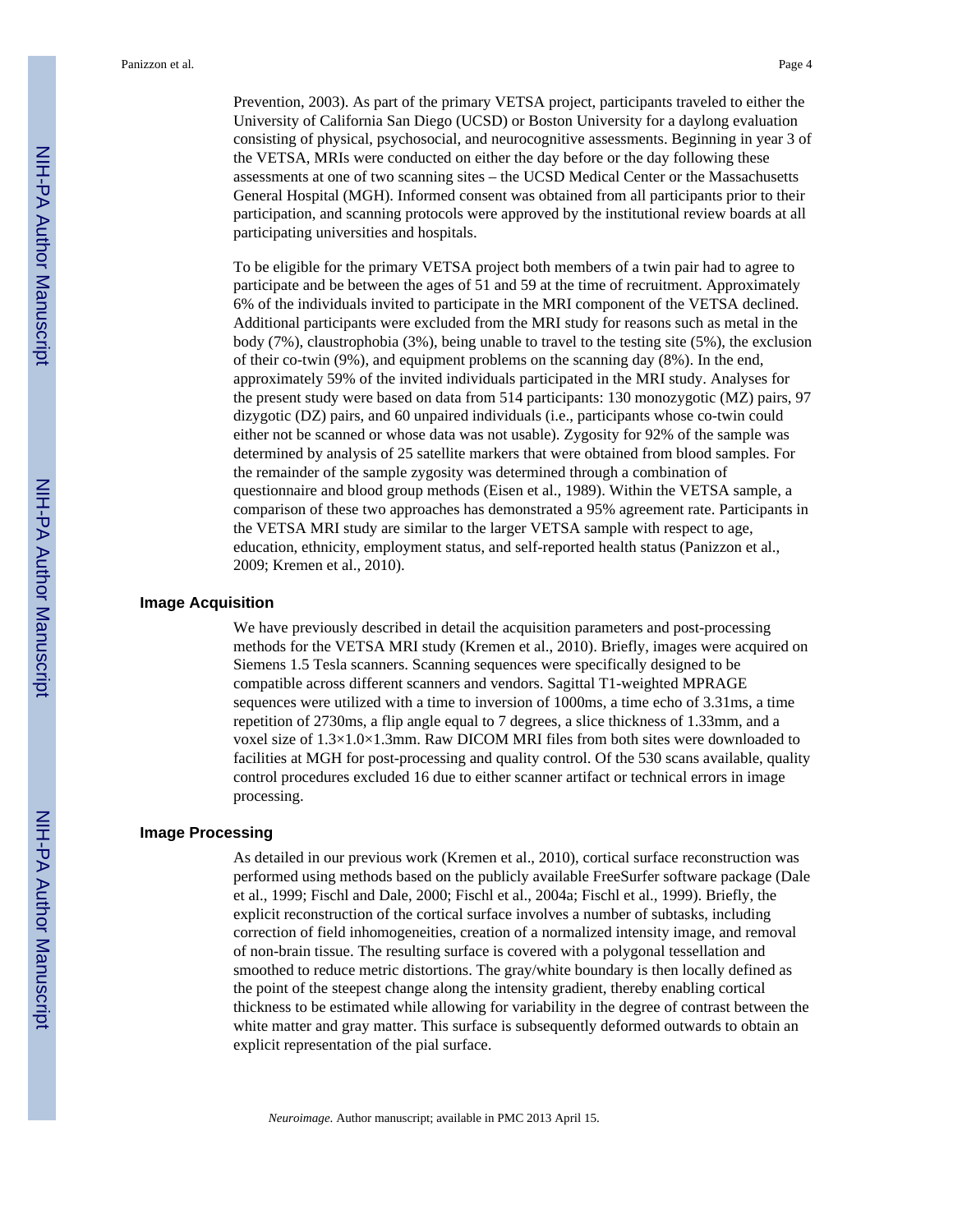The surface was then divided into distinct cortical regions of interest, and each vertex was assigned a neuroanatomical label based on 1) the probability of each label at each location in a surface-based atlas space, 2) local curvature information, and 3) other contextual information (e.g., encoding spatial neighborhood relationships between labels) (Desikan et al., 2006; Fischl et al., 2004b). Similar to the methods described by Westlye and colleagues (Westlye et al., 2009), estimates of white matter and gray matter signal intensity were obtained at a distance of 0.2 millimeters from the gray-white boundary. The cortical surface was divided into 66 ROIs (33 per hemisphere) according the Desikan et al parcellation scheme (2006), and averages of the respective vertex values were derived for each region. Measures of WM/GM contrast were calculated by dividing each ROI's average white matter intensity value by the corresponding average gray matter intensity value.

#### **Statistical Analysis**

In order to determine the relative influence of genetic and environmental factors on WM/ GM contrast, we fit univariate biometrical models (also referred to as ACE models) to the data from each of the 66 ROIs. In the classical twin design the variance of a phenotype is decomposed into the proportion attributed to additive genetic (A) influences, common or shared environmental (C) influences (i.e., environmental factors that make members of a twin pair similar to one another), and unique environmental (E) influences (i.e., environmental factors that make members of a twin pair different from one another, including measurement error) (Eaves et al., 1978; Neale and Cardon, 1992). Additive genetic influences are assumed to correlate perfectly (1.0) between monogygotic (MZ) twins because they are genetically identical. Dizygotic (DZ) twins, on the other hand, share on average 50% of their segregating DNA, and are therefore assumed to correlate .50 for additive genetic influences. The shared environment is assumed to correlate 1.0 between both members of a twin pair, regardless of their zygosity. Unique environmental influences, by definition, are uncorrelated between the members of a twin pair. The proportion of the overall variance in a phenotype that is attributable to additive genetic influences is the heritability.

In addition we fit bivariate Cholesky decomposition models for each regional WM/GM contrast estimate and its corresponding cortical thickness estimate in order to determine if the two phenotypes share common genetic and environmental determinants. The "Cholesky" model decomposes the total covariance between phenotypes into genetic and environmental components; thus, the sum of the standardized genetic and environmental covariances is equal to the phenotypic correlation. The genetic and environmental covariance estimates can also be used to calculate genetic and environment correlations. In statistical terms, the genetic correlation between two phenotypes is equal to their genetic covariance, divided by the square root of the product of their separate genetic variances (Neale and Cardon, 1992). Shared environmental and unique environmental correlations are calculated in a similar fashion using the corresponding variance and covariance estimates. Conceptually, genetic correlations represent the degree to which genetic influences of one phenotype are predictive of the genetic influences for another phenotype (Carey, 1988); the analogous definition holds for environmental correlations. Because genetic and environmental correlations can have opposing signs, resulting in phenotypic correlations that are near zero, analyses were run for all ROIs regardless of the observed phenotypic correlation between WM/GM Contrast and cortical thickness.

All analyses were performed using the raw data application of the maximum-likelihood based structural equation modeling software OpenMx (Boker et al., 2011). Measures of WM/GM contrast and cortical thickness were adjusted for the relative effects of age and scanner as part of the model fitting process. The inclusion of scanner in the model is critical to adjust for the influence of site-specific scanner hardware differences on measures of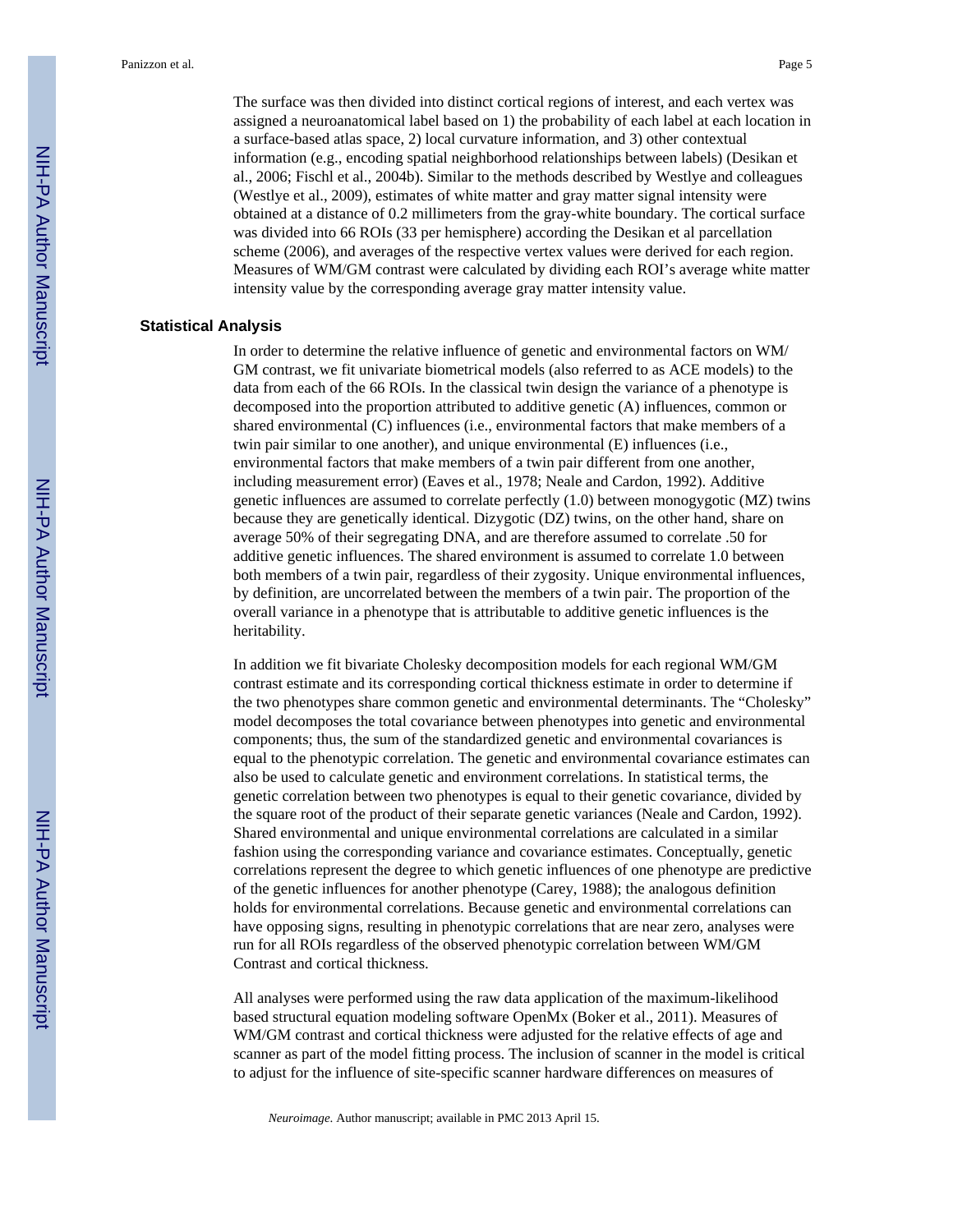signal intensity and cortical thickness (Han et al., 2006). In the univariate analyses, the significance of the genetic and shared environment influences was tested by fixing the parameter in question to zero, and then comparing the resulting change in fit of the reduced model against that of the full model. No such test was performed for the unique environmental influences because this parameter must always be present in the model. Model comparisons were performed using the likelihood-ratio chi-square test (LRT), which was calculated as the difference in the −2 log likelihood (−2LL) of the reduced model from that of the full model. Non-significant LRT values ( $p > .05$ ) indicate that a reduced model does not result in a significant change in fit relative to the comparison model, and thus provides a significance test for the parameter is question. Under certain regularity conditions, the LRT is distributed as a chi-square  $(\chi^2)$  with degrees of freedom (df) equal to the difference in the number of parameters between the two models (Steiger et al., 1985). However, because there is an implicit lower bound of zero for variance components, the distribution of the test statistics for the A and C parameters is distributed as a 50:50 mixture of zero and  $\chi^2$  with df=1 (Dominicus et al., 2006; Self and Liang, 1987). Failure to account for this mixed distribution produces p-values that are too large; however the issue is easily corrected by halving the p-values obtained from the naïve  $\chi^2$  with df=1 distribution. When the A and C parameters are tested simultaneously, the resulting distribution is a mixture of zero,  $\chi^2$  with df=1, and  $\chi^2$  with df=2 (Dominicus et al., 2006). In this case a more reasonable p-value can be obtained by halving the p-value generated from a  $\chi^2$  with df=1 distribution (Dominicus et al., 2006). Similar to the p-values, 95% confidence intervals are also affected by the boundary condition. We therefore utilized an adjustment developed by two of the coauthors (HW & MCN), which allowed the confidence intervals to be calculated in a fashion consistent with the adjusted p-values (Wu and Neale, submitted). Compared to an unadjusted CI, an adjusted CI has a higher lower limit if the point estimate is close to but not on its boundary of zero and has a higher upper limit if the point estimate of zero is obtained. The lower limit of the adjusted CI is always greater than zero when the adjusted test gives a significant result. Phenotypic, genetic and environmental correlations in the bivariate Cholesky models were also tested using the LRT method; however, due to the fact that these parameters do not involve a lower bound of zero, no adjustment of the p-values is required. Similarly, the 95% confidence intervals for these parameters required no correction.

#### **Results**

WM/GM contrast values ranged from 1.081 in the right transverse temporal cortex to 1.147 in the left caudal anterior cingulate. On average, the cingulate cortex possessed the highest contrast estimates (1.127), while the occipital lobe possessed the lowest (1.096). Age had a minimal impact on the contrast values, with only 5 of the 66 ROIs demonstrating a significant effect ( $p < .05$ ). Scanner, on the other hand, was found to have a significant impact on 60 of the 66 ROIs. Effect sizes (Cohen's *d*) for significant relationships ranged from .20 for the left lateral occipital cortex to .76 for the right caudal middle frontal gyrus. Average WM/GM contrast estimates, as well as the relative effects of age and scanner for all of the ROIs examined are presented in the supplemental materials (see Supplemental Table).

#### **Heritability of White Matter/Gray Matter Signal Contrast**

MZ and DZ cross-twin correlations, genetic and environmental variance components, as well as tests of significance for specific univariate model parameters are presented in Table 1. Heritability estimates  $(a^2)$  for the ROI-based measures of WM/GM contrast ranged from . 00 for the right posterior cingulate and the left entorhinal cortex, to .66 for the left precentral gyrus. In total, 48 ROIs were significantly heritable in the full ACE model (i.e, additive genetic influences could be fixed at zero without a significant reduction in model fit). An additional 15 ROIs had heritability estimates that were substantially larger than zero, ranging from .17 to .36. These values reached statistical significance when the shared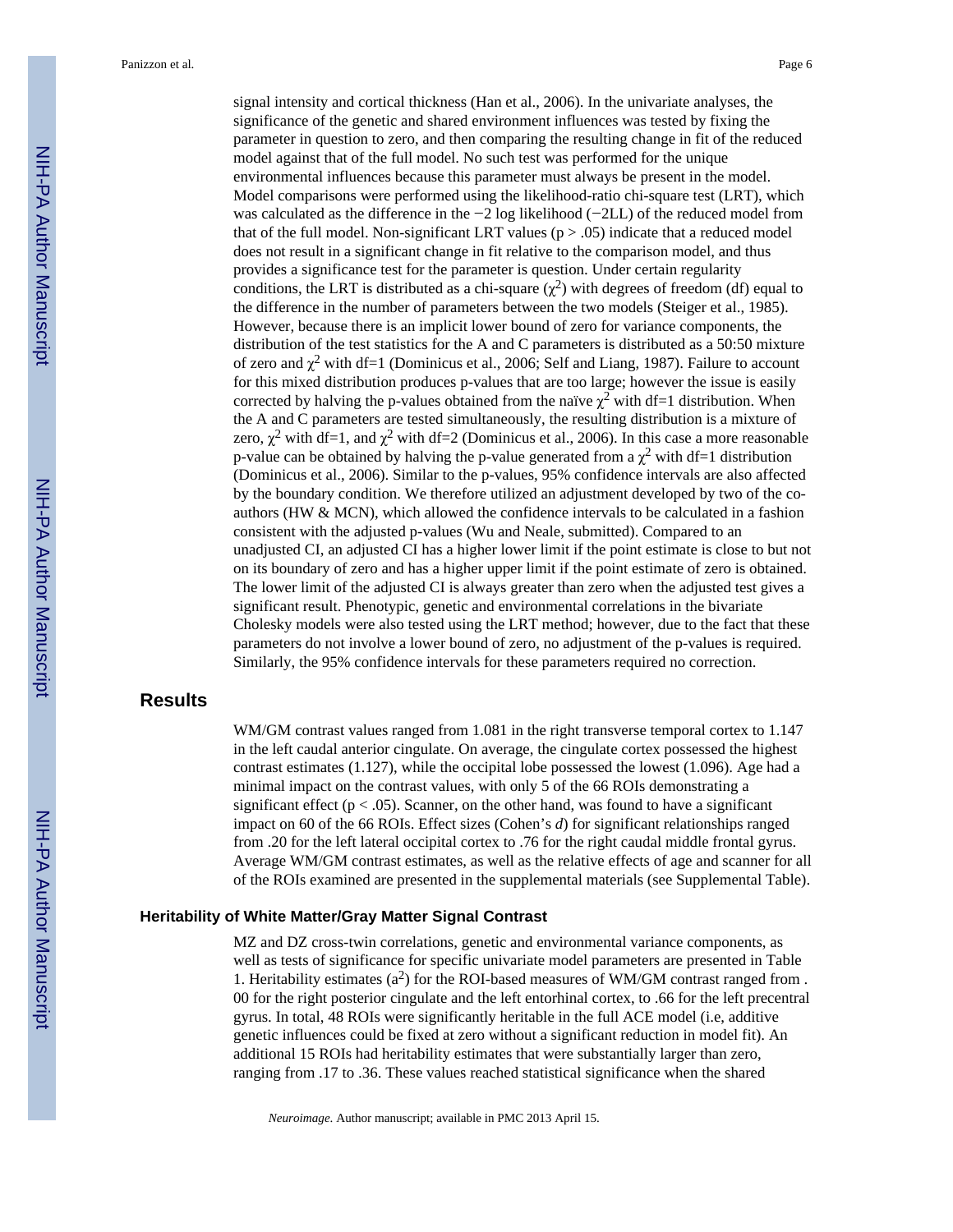Panizzon et al. Page 7

environmental influences were constrained to be zero, making it easier to detect significant genetic influences. Given that estimates of the shared environment were zero or near zero for the majority of ROIs, this constraint could be imposed without resulting in a significant change in model fit for all but one region. On average the heritability of individual ROIs was highest in the occipital lobe (average  $a^2 = .50$ ), followed by the parietal (average  $a^2 = .47$ ) and frontal lobes (average  $a^2 = .46$ ), the temporal lobes (average  $a^2 = .30$ ), and the cingulate cortex (average  $a^2 = .24$ ). Constraining both the genetic and shared environment parameter estimates to zero; in other words, testing a model in which only unique environmental influences accounted for the variance in WM/GM contrast, resulted in a significant change in model fit for all ROIs examined. Thus, the presence of significant familial influences on WM/GM contrast – influences attributable to either latent genetic factors or shared environmental factors – could be verified for every region.

In order to ensure no possible bias in the WM/GM contrast heritability estimates as the result of scanner differences, additional univariate analyses were performed excluding twin pairs discordant for scanning site. For these twin pairs, the different scanners would be expected to act as unique environmental factors, making the twins appear more dissimilar from one another. Should scanner effects still be present, their removal would be anticipated to increase heritability estimates by reducing unique environmental variance. Removing these subjects from the analyses resulted in an overall small decrease in our heritability estimates. The resulting change in heritability was small; moreover, the small changes were in the opposite direction of what would be expected. We therefore concluded that the presence of scanner-discordant twins in our data did not bias our heritability estimates. Results from these analyses are available from the corresponding author upon request.

#### **Relationship Between White Matter/Gray Matter Contrast and Cortical Thickness**

Phenotypic, genetic, and environmental correlations from the bivariate analysis of WM/GM contrast and cortical thickness, as well as tests of significance for each correlation are presented in Table 2. Given the small and non-significant effects of the shared environment on nearly all WM/GM contrast measures, as well as similar effects of the shared environment on previously reported upon estimates of cortical thickness (Kremen et al., 2010), the C parameters were constrained to be zero in all models. Significant phenotypic correlations were observed for 40 of the 66 ROIs examined. The majority of these correlations were negative, ranging from −.11 to −.54; however, some positive associations were also observed, ranging from .15 to .20. Overall, the average phenotypic correlation for all ROIs was −.09. In comparison, significant genetic correlations were observed for only 17 of the 66 ROIs examined. The genetic correlations ranged in magnitude from −.89 to .25, with only values in the negative range reaching statistical significance. The strongest significant genetic correlations were observed in the left and right pericalcarine cortices ( $r<sub>g</sub>$  = −.68 and −.89, respectively), while the remaining significant correlations were dispersed across all of the major lobes. For the remaining bivariate models, the genetic correlation could be constrained to be zero without a significant reduction in fit ( $p > .05$ ), indicating the presence of minimal shared genetic variance between WM/GM contrast and cortical thickness.

With respect to the unique environmental influences, 32 of the 66 ROIs were found to have significant unique environmental correlations between WM/GM contrast and cortical thickness, with roughly equal numbers of positive and negative relationships observed. The only areas that were found to demonstrate a consistent pattern of results were the left and right parietal lobes, where all but two ROIs were found to have significant unique environmental correlations. As was the case with the genetic correlations, the effects, although significant, were small and suggested only minimal shared unique environmental variance between the phenotypes.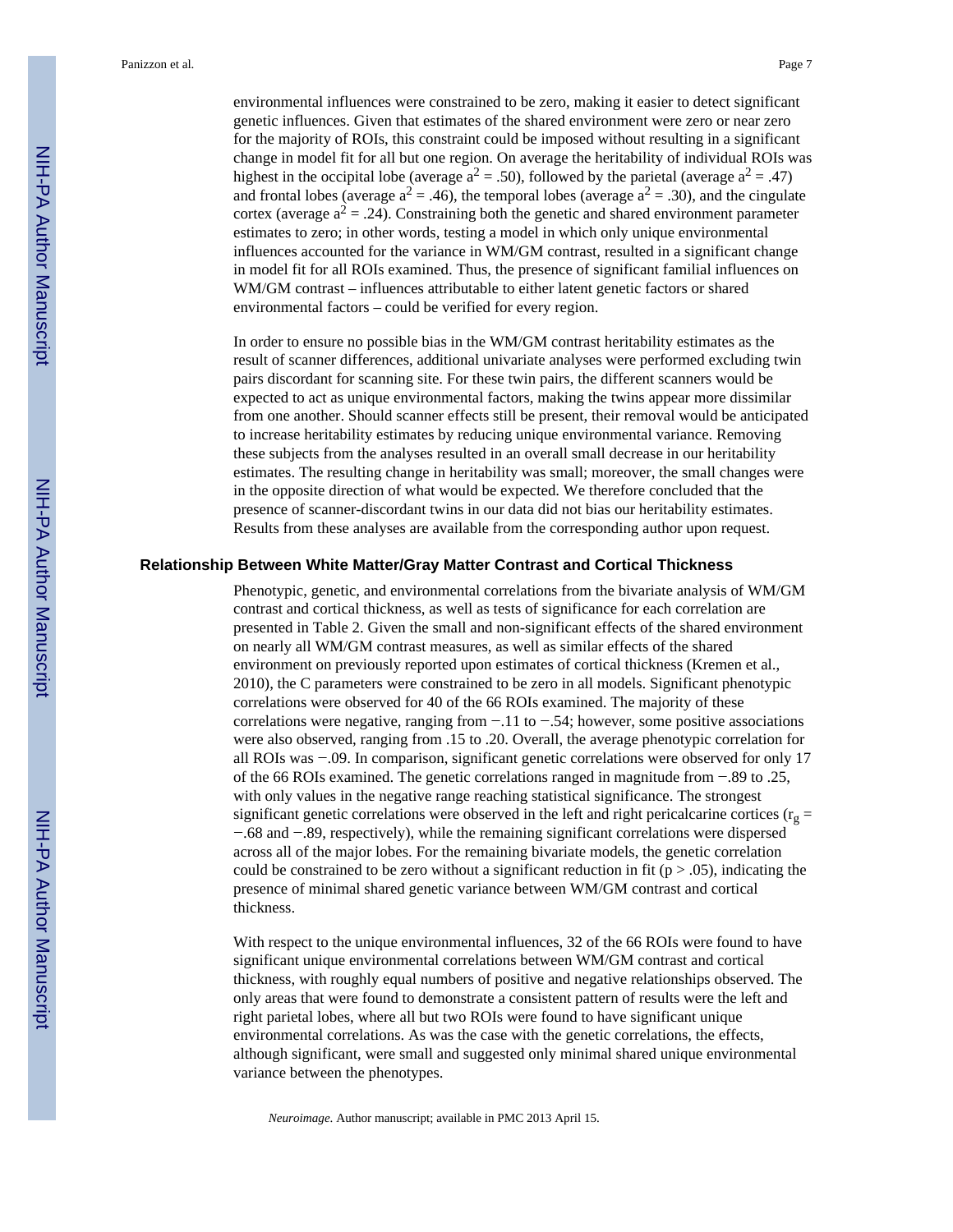#### **Discussion**

In the present study we examined if the degree of signal contrast between white matter and gray matter along the cortical mantle could be utilized as a genetically-informative brain imaging phenotype, a role beyond its current relegation as a technical property of MRI. Our results demonstrate that WM/GM contrast is indeed genetically influenced, with significant heritability estimates ranging from .29 to .66. In addition, the genetic and environmental determinants of WM/GM contrast were found to be largely independent of those that influence cortical thickness (i.e., there was very little shared genetic variance between WM/ GM contrast and cortical thickness). Although significant phenotypic correlations were observed for 40 out of the 66 ROIs examined, only 17 genetic correlations were found to be significant. In these cases the degree of shared genetic variance tended to be small and suggested more unique genetic influences rather than common genetic influences for the phenotypes. For the vast majority of regions examined, the genetic correlation between WM/GM contrast and cortical thickness could be constrained to be zero without a significant reduction in model fit. Thus, while the degree of WM/GM contrast is certainly critical to the accurate estimation of cortical thickness, it also has minimal genetic overlap with cortical thickness, suggesting that it captures additional genetic variance that is relevant to structural properties of the cerebral cortex.

The observed heritability estimates for WM/GM contrast were similar in magnitude to those for cortical thickness previously reported from the VETSA sample (Kremen et al., 2010). These heritability estimates ranged from .00 in the right rostral and left caudal divisions of the anterior cingulate, to .75 in the left superior frontal gyrus. Average heritability estimates for the ROIs within the major lobes were .53 for the occipital lobe, .49 for the frontal lobe, . 60 for the parietal lobe, .40 for the temporal lobe, and .28 for the cingulate cortex. It is important to note that the heritability estimates for cortical thickness, as well as those for WM/GM contrast, possess relatively broad 95% confidence intervals. Thus, while it may be possible to state that for a few ROIs cortical thickness is statistically more genetically influenced than WM/GM contrast, or vice versa, this statement should not be generalized to the entire brain. Additional studies of the heritability of WM/GM contrast in other twin and family MRI samples are needed in order to more precisely determine the degree to which the phenotype is genetically influenced.

Recent cross-sectional studies spanning early to older adulthood have noted that age-related differences in WM/GM contrast, or equivalent measures, appear to be driven primarily by decreasing signal intensity within the white matter (Salat et al., 2009; Westlye et al., 2009), leading to speculation that WM/GM contrast is most influenced by the degree of myelination of white matter fibers under the cortical mantle. If this is truly the case, then it will be of interest to determine the degree of phenotypic, genetic, and environmental overlap between WM/GM contrast and indicators of white matter integrity derived from additional MRI sequences such as diffusion tensor imaging (DTI). Several studies have now demonstrated that phenotypes derived from DTI are heritable (Brouwer et al., 2010; Chiang et al., 2009; Chiang et al., 2011; Kochunov et al., 2010); however, there has yet to be an examination of whether these measures are genetically or environmentally related to other brain imaging phenotypes. Should strong genetic overlap exist between WM/GM contrast measures and DTI-based measures, this could suggest that WM/GM contrast provides an indicator of white matter integrity for the fibers along the gray-white boundary. Alternatively, weak genetic overlap might suggest that WM/GM contrast captures unique structural properties that are not otherwise observable with other white matter imaging methods.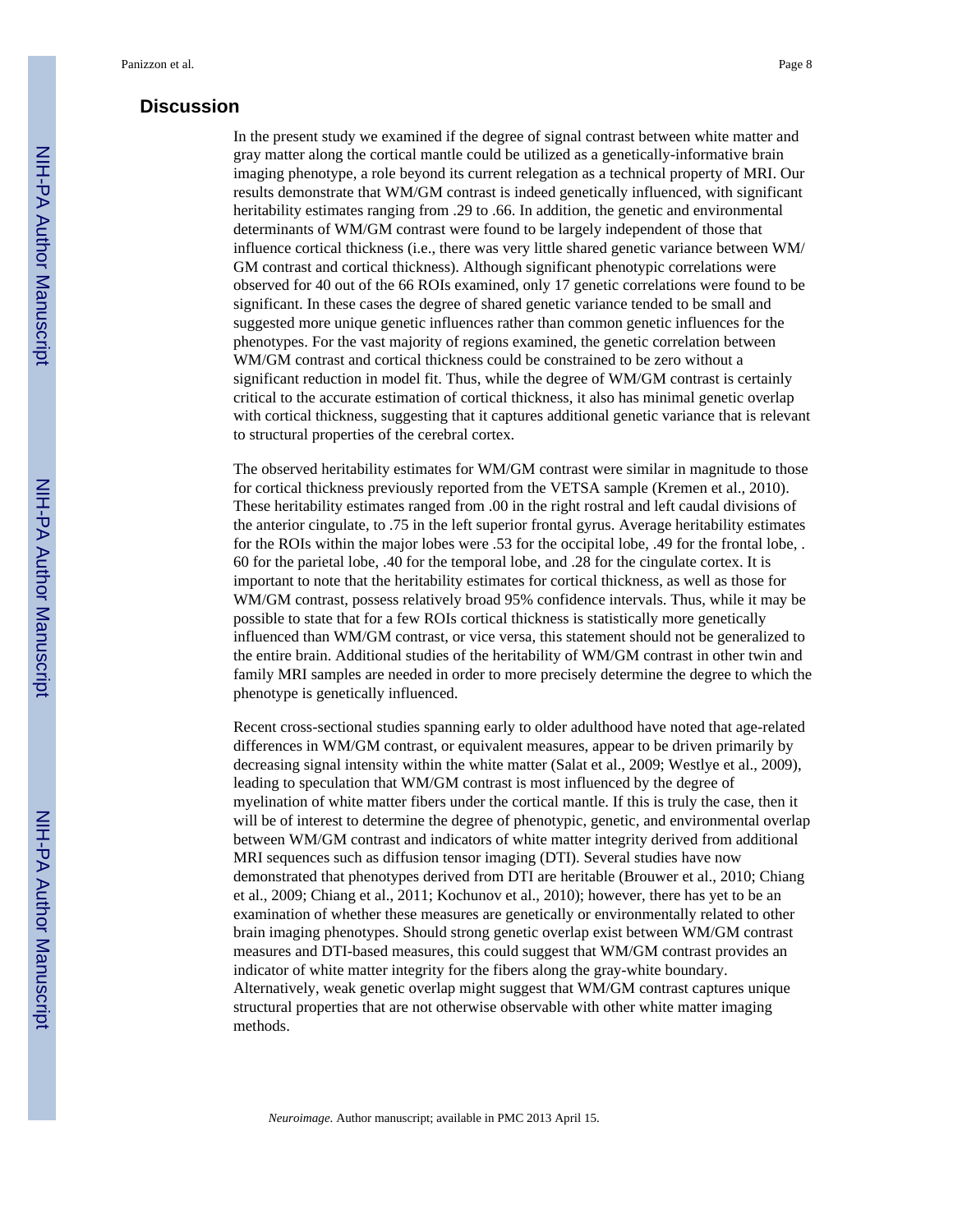These results are derived from cross-sectional data; therefore, we cannot be certain as to whether the measures of WM/GM contrast obtained in the present study are reflective of age-related changes in the phenotype, or rather are indicative of longstanding (pre-existing) tissue properties. Measures of signal contrast have been shown to be highly sensitive to the effects of age in multiple samples, with the ratios of white matter to gray matter signal intensity (or vice versa) approaching 1.0 as participants get older (Davatzikos and Resnick, 2002; Magnaldi et al., 1993; Raz et al., 1990; Salat et al., 2009; Westlye et al., 2009). Moreover, the component elements of the measure, the white matter and gray matter signal intensities, both demonstrate inverted "U" shaped patterns when examined across the lifespan, suggesting that the phenotype undergoes substantial changes both during development and then again later in life (Westlye et al., 2010). That we observed little to no effect of age on WM/GM contrast in the present study was likely a product of our rather narrow age range of 51 to 59 years. Ongoing follow-up examination of this phenotype in the second wave of the VETSA project will be able to address whether the degree of WM/GM contrast changes over the course of late middle-age, as well as the role of genetic and environmental influences on those changes.

Despite using methods designed to be compatible across different scanners and vendors, we observed significant scanner effects for nearly all measures of WM/GM contrast. While such effects certainly influence the absolute measures of WM/GM contrast, their impact on the observed heritability estimates is likely negligible. The vast majority of participants in the VETSA (roughly 95%) were scanned at the same site as their co-twin; thus, any effect of scanner on WM/GM contrast would likely be observed as a shared/common environmental influence (i.e., something that makes twins more similar to one another). By adjusting for scanner differences we eliminated any such effect and as a result made the heritability estimates (the statistic of primary interest in the present study) more precise. Statistical modeling of multi-site neuroimaging is an important area of work, and there have been a number of studies that have examined differences between scanners (including the effects of different vendors and different pulse sequences) that are important in this regard. While the more similar the initial sequence and scanner are, the more similar the resultant measures, recent work has shown that combining data from multiple sites is feasible and provides sufficient power to look at these questions, particularly when site or scanner is used as a covariate in the model (Fennema-Notestine et al., 2007; Jack et al., 2008; Kruggel et al., 2010; Stonnington et al., 2008)

There are several limitations to the present study that should be addressed. With the allmale, largely Caucasian composition of the VETSA sample, we are limited in our ability to generalize these findings to other populations. Similarly, the results observed for this sample may differ from those obtained in either younger or older cohorts where individual differences in WM/GM contrast could be markedly greater or reduced as a function of age. Although our generalizability to other groups may be limited, it should be noted that the goal of the VETSA was to characterize men in a narrow midlife age range and then follow them as they age. Thus, the ability to examine aging-related phenotypes within a specific age cohort should also be viewed as a strength of the study's design. It is also the case that these results are not necessarily generalizable to other studies that do not use inversion recovery sequences, and the results may reflect an underestimation of age-related effects on WM/GM contrast relative to studies utilizing classical spoiled gradient echo sequences. Nevertheless, the methods used in the current study are similar, if not identical to those used by other researchers who have recently utilized contrast phenotypes to demonstrate subtle brain changes associated with normal aging and AD (Salat et al., 2011; Salat et al., 2009; Westlye et al., 2010; Westlye et al., 2009). There may also be some measurement error introduced in our boundary estimation due to our anisotropic sampling, particularly when reslicing into isotropic volumes. Previous work suggests that anisotropic acquisitions may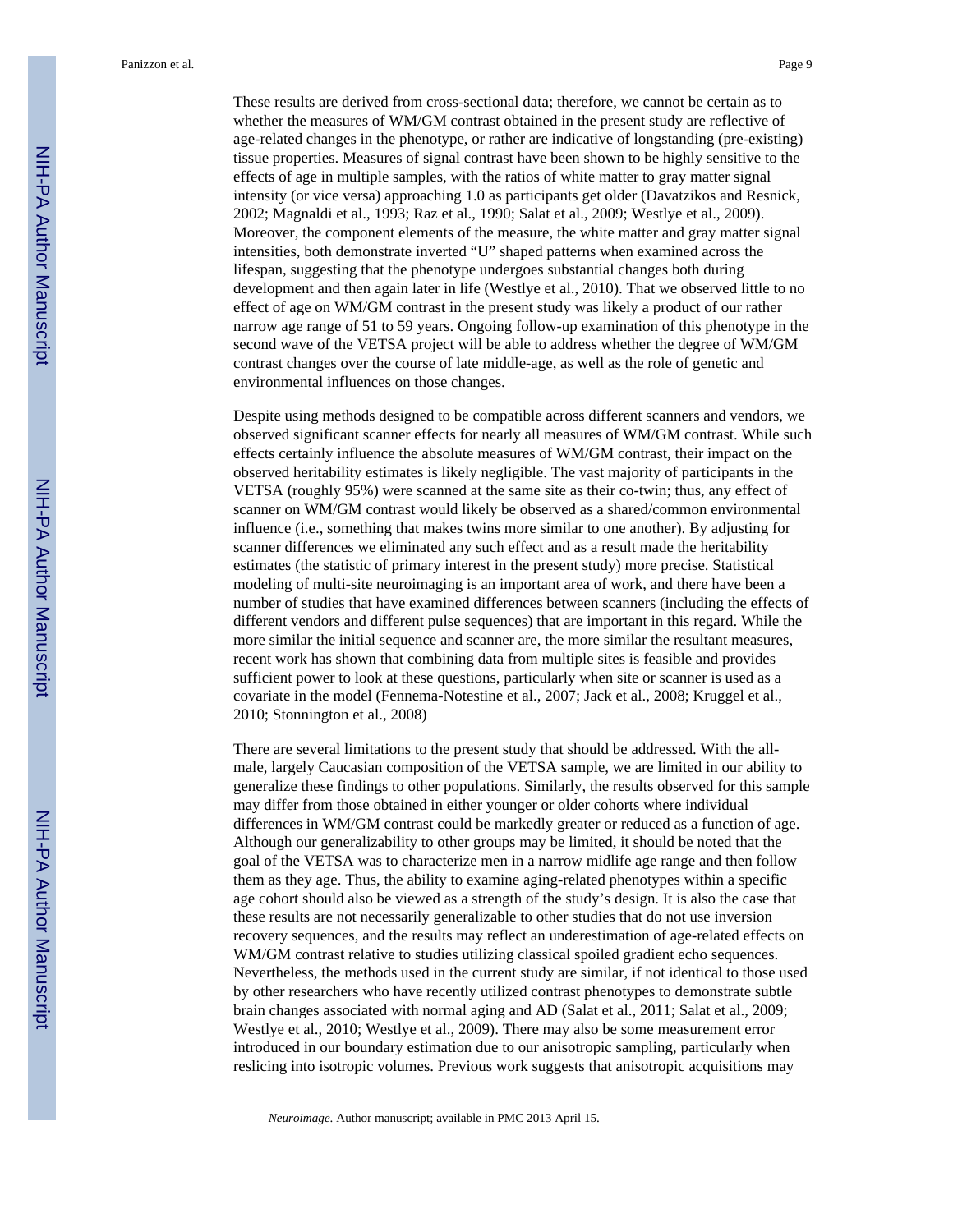Panizzon et al. Page 10

result in a bias to underestimate cortical thickness across the surface (Wonderlick et al., 2009). Our use of sinc interpolation in resampling preserves most of the original image information without further image degradation or blurring, and therefore reduces the impact of this problem on our estimates of cortical thickness and WM/GM contrast. The methodological approach used herein is similar to many previous studies of independent samples that have demonstrated sensitivity to subtle effects, thus supporting the utility of the measures derived from images with comparable voxel size (e.g., Salat et al., 2004; Dickerson et al., 2008; Fennema-Notestine et al., 2009; Fjell et al., 2009).

Finally, it is possible that the voxel size utilized in the present study  $(1.3\times1.0\times1.3 \text{mm})$  may influence the heritability of the WM/GM contrast phenotype, and that a smaller voxel size could result in a more refined heritability estimate<sup>1</sup>. Given that this is the first study to report on the heritability of WM/GM contrast, no direct comparisons are possible; however, insights may be gleaned from the comparison of the heritability estimates from the VETSA (Kremen et al., 2010) with those from a subsequent genetically-informative study. In the Genetics of Brain Structure and Function Study (GOBS), an independent sample of familybased neuroimaging data, the heritability of cortical thickness was examined utilizing the same parcellation system as the VETSA with a voxel size of  $0.8 \text{ mm}^3$  (Winkler et al., 2010). Similar to the VETSA, the ROI-based heritability estimates for cortical thickness in the GOBS demonstrated a wide range (.12 to .84; .00 to .75 in VETSA), with a roughly comparable average of the heritability estimates for all ROIs (VETSA = .46; GOBS = .41). Average heritability estimates for cortical thickness at the lobar level were also comparable across samples (Frontal: VETSA = .49,  $GOBS = .37$ ; Temporal: VETSA = .40,  $GOBS = .$ 41; Parietal: VETSA = .60, GOBS = .50; Occipital: VETSA = .53, GOBS = .44; Cingulate Cortex: VETSA =  $.28$ , GOBS =  $.37$ ). Three of these estimates were slightly higher in the VETSA and two were slightly higher in the Winkler et al. study. These values indicate no systematic differences in the heritability estimates of the two studies, despite the differences in voxel size. Thus, the evidence argues against voxel size leading to systematically different heritability estimates for WM/GM contrast.

In addition to the above limitations, it is worth noting that conclusions drawn about the regionality of genetic and environmental determinants of WM/GM contrast may be influenced by the type of cortical parcellation system utilized. In a previous study by our group we demonstrated that heritability estimates of cortical thickness and cortical surface area derived from continuous maps of the cortical surface did not correspond to *a priori* ROI definitions (Rimol et al., 2009; Chen et al., 2011). This approach does not invalidate the use of cortical parcellation systems, which have established functional and anatomical significance, but rather highlights the fact that patterns of genetic and environmental influences may not adhere to predefined boundaries despite the established functional and anatomical significance of many cortical parcellation systems. Imposing these boundaries on the data may, therefore, introduce additional error into the results, subsequently reducing the heritability estimates.

In summary, the present results demonstrate that WM/GM contrast is both a heritable phenotype, and is largely genetically independent from cortical thickness. We conclude that WM/GM contrast may represent a novel phenotype with which to investigate the genetic determinants of brain structure and brain aging. Further studies are needed in order to replicate the findings in other populations and to determine how the genetic influences of WM/GM contrast may change throughout the lifespan.

<sup>1</sup>This issue was raised by an anonymous reviewer.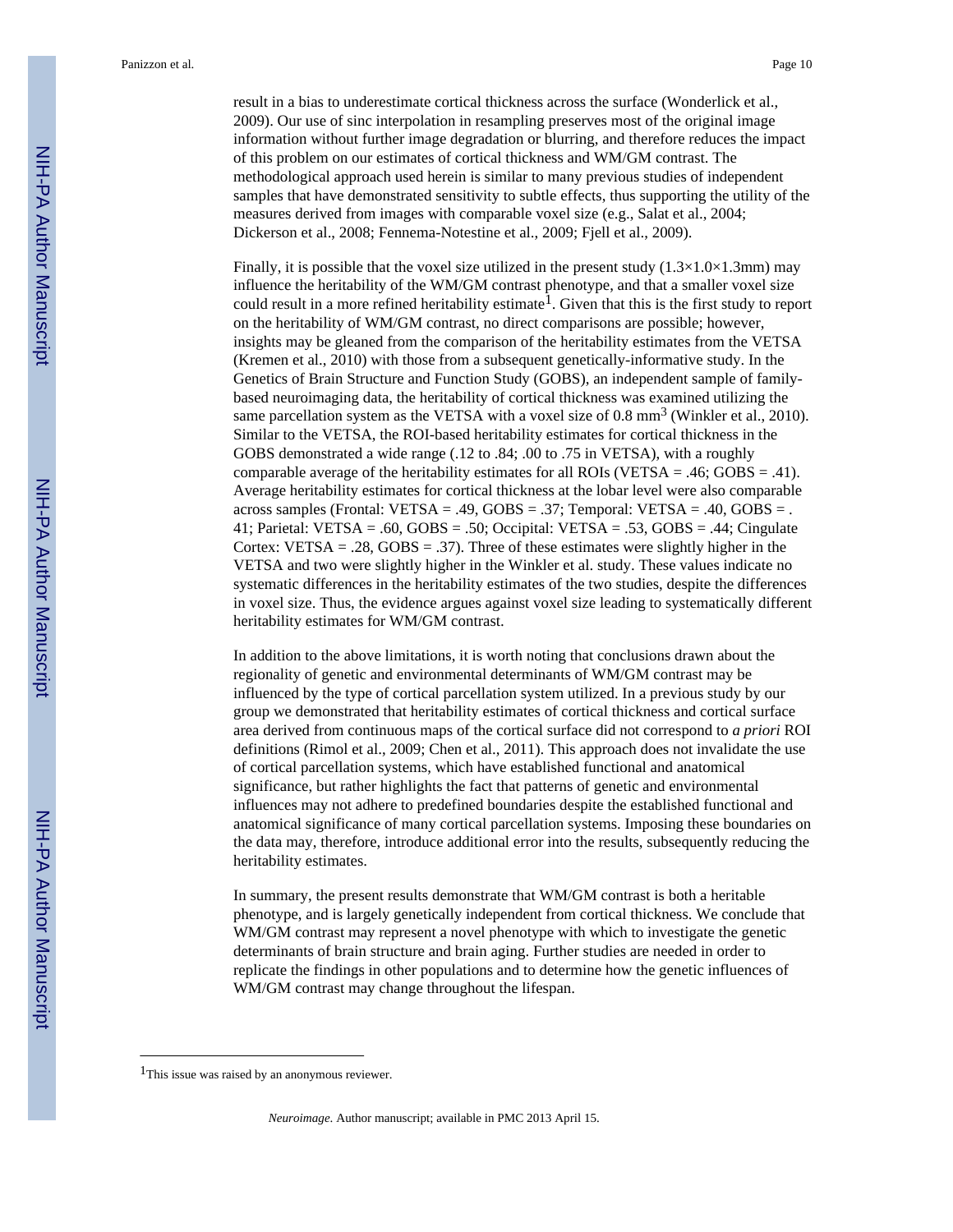#### **Supplementary Material**

Refer to Web version on PubMed Central for supplementary material.

#### **Acknowledgments**

The VETSA project is supported by National Institutes of Health/National Institute on Aging (NIH/NIA) Grants R01 AG18386, RO1 AG18384, RO1 AG22381, and RO1 AG22982. The U.S. Department of Veterans Affairs has provided support for the development and maintenance of the Vietnam Era Twin Registry. Numerous organizations have provided invaluable assistance, including VA Cooperative Studies Program; Department of Defense; National Personnel Records Center, National Archives and Records Administration; the Internal Revenue Service; National Institutes of Health; National Opinion Research Center; National Research Council, National Academy of Sciences; the Institute for Survey Research, Temple University; Schulman, Ronca, and Bucuvalas, Inc. Most importantly, we gratefully acknowledge the cooperation and participation of the members of the Vietnam Era Twin Registry and their families. Without their contribution this research would not have been possible.

#### **References**

- Boker S, Neale MC, Maes HH, Wilde M, Spiegel M, Brick T, Spies J, Estabrook R, Kenny S, Bates T, Mehta PH, Fox J. OpenMx: An open source extended structural equation modeling framework. Psychometrika. 2011; 76:306–317.
- Brouwer RM, Mandl RC, Peper JS, van Baal GC, Kahn RS, Boomsma DI, Hulshoff Pol HE. Heritability of DTI and MTR in nine-year-old children. Neuroimage. 2010; 53:1085–1092. [PubMed: 20298793]
- Carey G. Inference about genetic correlations. Behavior Genetics. 1988; 18:329–338. [PubMed: 3219111]
- Centers for Disease Control Prevention. Public health and aging: Trends in aging--United States and worldwide. MMWR CDC Surveillance Summaries. 2003; 52:101–106.
- Chen CH, Panizzon MS, Eyler LT, Jernigan TL, Thompson W, Fennema-Notestine C, Jak AJ, Neale MC, Franz CE, Hamza S, Lyons MJ, Grant MD, Fischl B, Seidman LJ, Tsuang MT, Kremen WS, Dale AM. Genetic influences on cortical regionalization in the human brain. Neuron. 2011; 72:537– 544. [PubMed: 22099457]
- Chiang MC, Barysheva M, Shattuck DW, Lee AD, Madsen SK, Avedissian C, Klunder AD, Toga AW, McMahon KL, de Zubicaray GI, Wright MJ, Srivastava A, Balov N, Thompson PM. Genetics of brain fiber architecture and intellectual performance. Journal of Neuroscience. 2009; 29:2212– 2224. [PubMed: 19228974]
- Chiang MC, McMahon KL, de Zubicaray GI, Martin NG, Hickie I, Toga AW, Wright MJ, Thompson PM. Genetics of white matter development: A DTI study of 705 twins and their siblings aged 12 to 29. Neuroimage. 2011; 54:2308–2317. [PubMed: 20950689]
- Dale AM, Fischl B, Sereno MI. Cortical surface-based analysis. I: Segmentation and surface reconstruction. Neuroimage. 1999; 9:179–194. [PubMed: 9931268]
- Davatzikos C, Resnick SM. Degenerative age changes in white matter connectivity visualized in vivo using magnetic resonance imaging. Cerebral Cortex. 2002; 12:767–771. [PubMed: 12050088]
- Desikan RS, Segonne F, Fischl B, Quinn BT, Dickerson BC, Blacker D, Buckner RL, Dale AM, Maguire RP, Hyman BT, Albert MS, Killiany RJ. An automated labeling system for subdividing the human cerebral cortex on MRI scans into gyral based regions of interest. Neuroimage. 2006; 31:968–980. [PubMed: 16530430]
- Dickerson BC, Fenstermacher E, Salat DH, Wolk DA, Maguire RP, Desikan R, Pacheco J, Quinn BT, Van der Kouwe A, Greve DN, Blacker D, Albert MS, Killiany RJ, Fischl B. Detection of cortical thickness correlates of cognitive performance: Reliability across MRI scan sessions, scanners, and field strengths. Neuroimage. 2008; 39:10–18. [PubMed: 17942325]
- Dominicus A, Skrondal A, Grjessing HK, Pedersen NL, Palmgren J. Likelihood ratio tests in behavioral genetics: Problems and solutions. Behavior Genetics. 2006; 36:331–340. [PubMed: 16474914]
- Eaves LJ, Last KA, Young PA, Martin NG. Model-fitting approaches to the analysis of human behavior. Heredity. 1978; 41:249–320. [PubMed: 370072]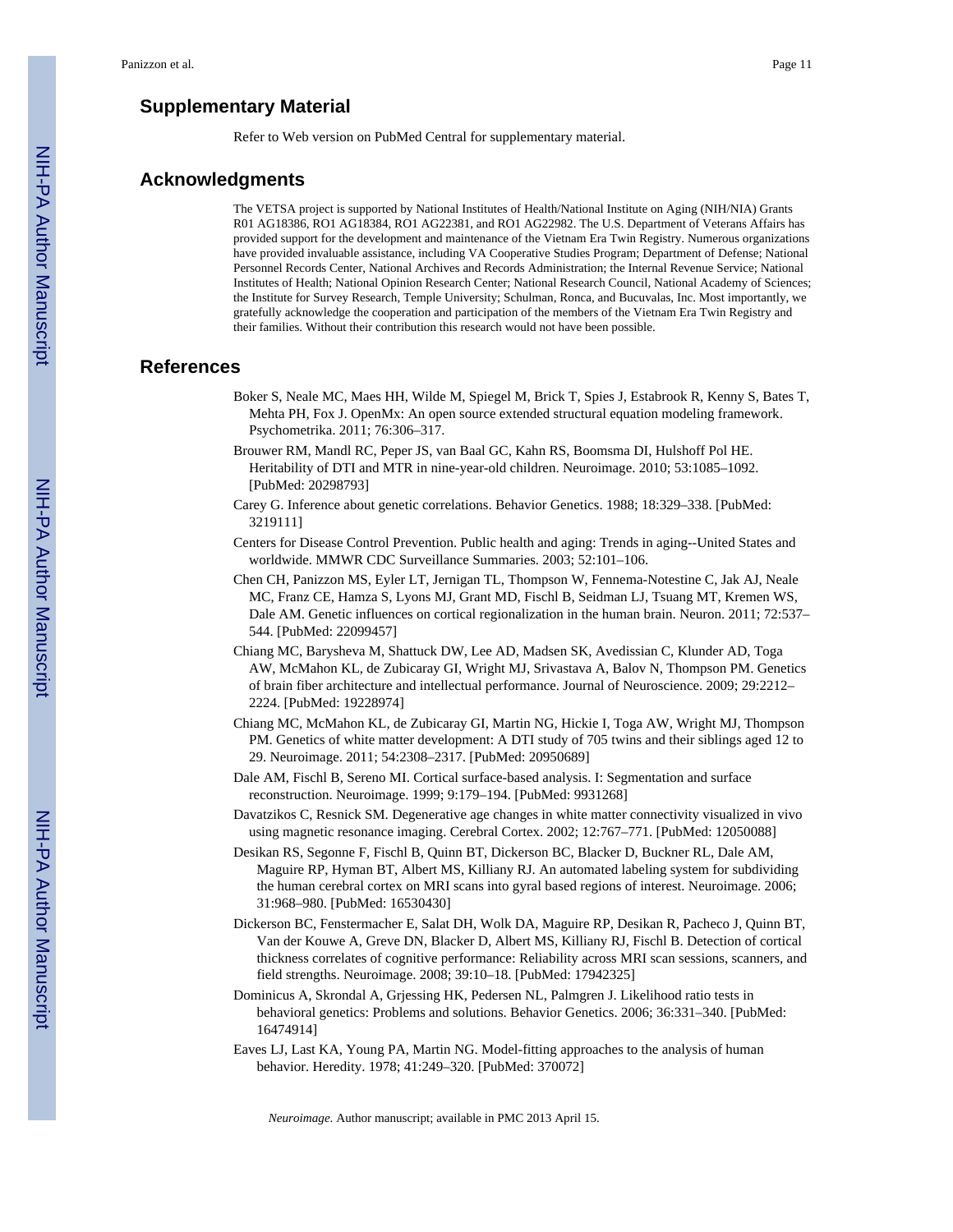- Eisen SA, Neuman R, Goldberg J, Rice J, True W. Determining zygosity in the Vietnam Era Twin Registry: An approach using questionnaires. Clinical Genetics. 1989; 35:423–432. [PubMed: 2736790]
- Eisen SA, True WR, Goldberg J, Henderson W, Robinette CD. The Vietnam Era Twin (VET) Registry: Method of construction. Acta Geneticae Medicae et Gemellologiae. 1987; 36:61–66. [PubMed: 3673478]
- Eyler LT, Prom-Wormley E, Fennema-Notestine C, Panizzon MS, Neale MC, Jernigan TL, Fischl B, Franz CE, Lyons MJ, Stevens A, Pacheco J, Perry ME, Schmitt JE, Spitzer NC, Seidman L, Thermenos HW, Tsuang M, Dale A, Kremen WS. Genetic patterns of correlation among subcortical volumes in humans: Results from a magnetic resonance imaging tiwn study. Human Brain Mapping. 2011; 32:641–653. [PubMed: 20572207]
- Eyler LT, Prom-Wormley E, Panizzon MS, Kaup AR, Fennema-Notestine C, Neale MC, Jernigan TL, Fischl B, Franz CE, Lyons MJ, Grant M, Stevens A, Pacheco J, Perry ME, Schmitt JE, Seidman LJ, Thermenos HW, Tsuang MT, Chen CH, Thompson WK, Jak A, Dale AM, Kremen WS. Genetic and Environmental Contributions to Regional Cortical Surface Area in Humans: A Magnetic Resonance Imaging Twin Study. Cerebral Cortex. In Press.
- Fennema-Notestine C, Gamst AC, Quinn BT, Pacheco J, Jernigan TL, Thal L, Buckner R, Killiany R, Blacker D, Dale AM, Fischl B, Dickerson B, Gollub RL. Feasibility of multi-site clinical structural neuroimaging studies of aging using legacy data. Neuroinformatics. 2007; 5:235–245. [PubMed: 17999200]
- Fennema-Notestine C, Hagler DJ, McEvoy LK, Fleisher AS, Wu EH, Karow DS, Dale AM. Structural MRI biomarkers for preclinical and mild Alzheimer's disease. Human Brain Mapping. 2009; 30:3238–3253. [PubMed: 19277975]
- Fischl B, Dale AM. Measuring the thickness of the human cerebral cortex from magnetic resonance images. Proc Natl Acad Sci U S A. 2000; 97:11050–11055. [PubMed: 10984517]
- Fischl B, Salat DH, van der Kouwe AJ, Makris N, Segonne F, Quinn BT, Dale AM. Sequenceindependent segmentation of magnetic resonance images. Neuroimage. 2004a; 23:S69–S84. [PubMed: 15501102]
- Fischl B, Sereno MI, Dale AM. Cortical surface-based analysis. II: Inflation, flattening, and a surfacebased coordinate system. Neuroimage. 1999; 9:195–207. [PubMed: 9931269]
- Fischl B, van der Kouwe A, Destrieux C, Halgren E, Segonne F, Salat DH, Busa E, Seidman LJ, Goldstein J, Kennedy D, Caviness V, Makris N, Rosen B, Dale AM. Automatically parcellating the human cerebral cortex. Cerebral Cortex. 2004b; 14:11–22. [PubMed: 14654453]
- Fjell AM, Walhovd KB, Fennema-Notestine C, McEvoy LK, Hagler DJ, Holland D, Brewer JB, Dale AM. One-year brain atrophy evident in healthy aging. Journal of Neuroscience. 2009; 29:15223– 15231. [PubMed: 19955375]
- Goldberg J, Curran B, Vitek ME, Henderson WG, Boyko EJ. The Vietnam Era Twin Registry. Twin Research and Human Genetics. 2002; 5:476–481.
- Han X, Jovicich J, Salat D, van der Kouwe A, Quinn B, Czanner S, Busa E, Pacheco J, Albert M, Killiany R, Maguire P, Rosas D, Makris N, Dale A, Dickerson B, Fischl B. Reliability of MRIderived measurements of human cerebral cortical thickness: The effects of field strength, scanner upgrade and manufacturer. Neuroimage. 2006; 32:180–194. [PubMed: 16651008]
- Henderson WG, Eisen SE, Goldberg J, True WR, Barnes JE, Vitek M. The Vietnam Era Twin Registry: A resource for medical research. Public Health Reports. 1990; 105:368–373. [PubMed: 2116638]
- Jack CR, Bernstein MA, Fox NC, Thompson P, Alexander G, Harvey D, Borowski B, Britson PJ, Whitwell JL, Ward C, Dale AM, Felmlee JP, Gunter JL, Hill DL, Killiany R, Schuff N, Fox-Bosetti S, Lin C, Studholme C, DeCarli CS, Krueger G, Ward HA, Metzger GJ, Scott KT, Mallozzi R, Blezek D, Levy J, Debbins JP, Fleisher AS, Albert M, Green R, Bartzokis G, Glover G, Mugler J, Weiner MW. The Alzheimer's Disease Neuroimaging Initiative (ADNI): MRI methods. Journal of Magnetic Resonance Imaging. 2008; 27:685–691. [PubMed: 18302232]
- Kochunov P, Glahn DC, Lancaster JL, Winkler AM, Smith S, Thompson PM, Almasy L, Duggirala R, Fox PT, Blangero J. Genetics of microstructure of cerebral white matter using diffusion tensor imaging. Neuroimage. 2010; 53:1109–1116. [PubMed: 20117221]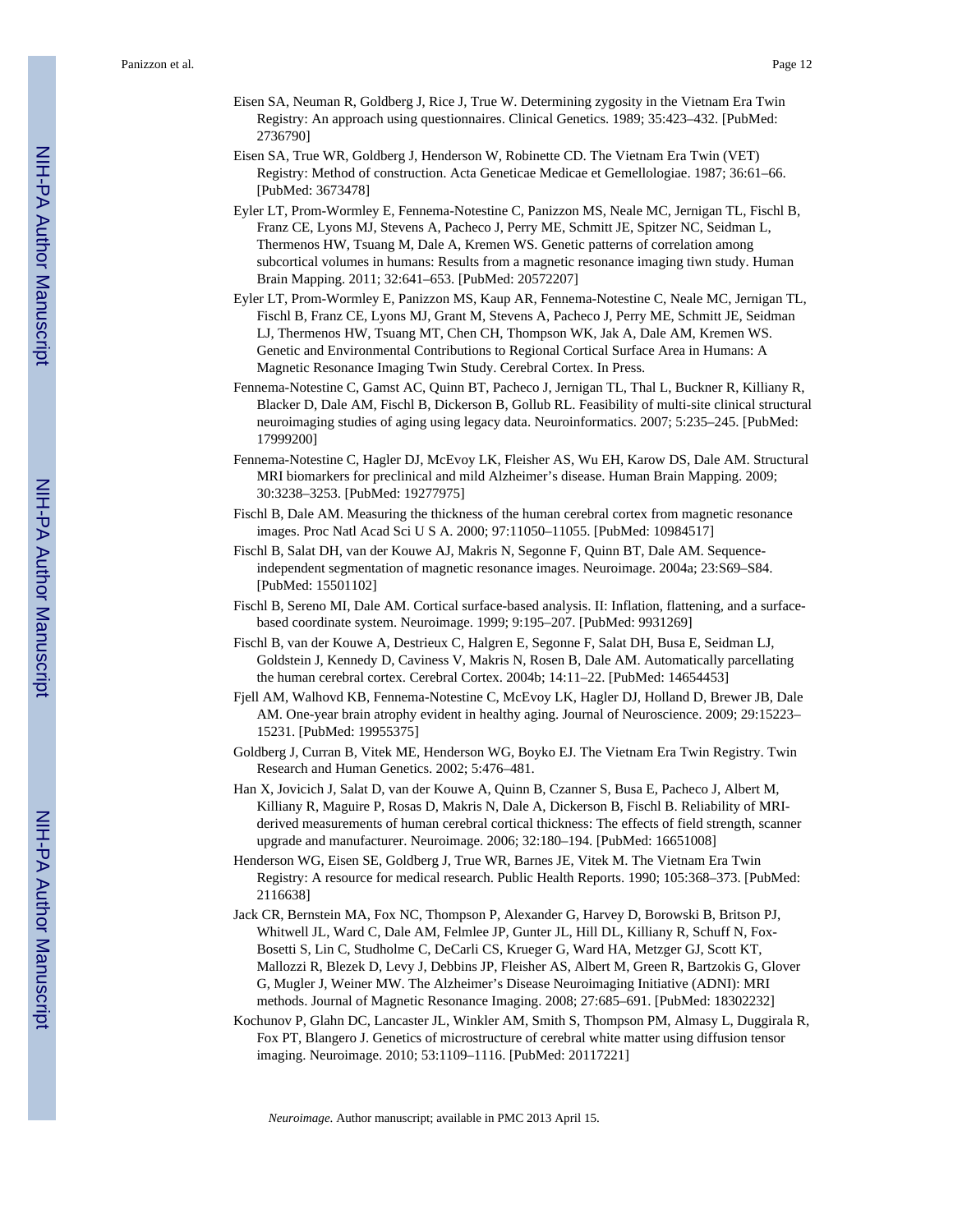- Kremen WS, Prom-Wormley E, Panizzon MS, Eyler LT, Fischl B, Neale MC, Franz CE, Lyons MJ, Pacheco J, Perry ME, Stevens A, Schmitt JE, Grant MD, Seidman LJ, Thermenos HW, Tsuang MT, Eisen SA, Dale AM, Fennema-Notestine C. Genetic and environmental influences on the size of specific brain regions in midlife: the VETSA MRI study. Neuroimage. 2010; 49:1213–1223. [PubMed: 19786105]
- Kremen WS, Thompson-Brenner H, Leung YJ, Grant MD, Franz CE, Eisen SA, Jacobson KC, Boake C, Lyons MJ. Genes, environment, and time: The Vietnam Era Twin Study of Aging (VETSA). Twin Res Hum Genet. 2006; 9:1009–1022. [PubMed: 17254445]
- Kruggel F, Turner J, Muftuler LT. Impact of scanner hardware and imaging protocol on image quality and compartment volume precision in the ADNI cohort. Neuroimage. 2010; 49:2123–2133. [PubMed: 19913626]
- Lenroot RK, Schmitt JE, Ordaz SJ, Wallace GL, Neale MC, Lerch JP, Kendler KS, Evans AC, Giedd JN. Differences in genetic and environmental influences on the human cerebral cortex associated with development during childhood and adolescence. Human Brain Mapping. 2007
- Magnaldi S, Ukmar M, Vasciaveo A, Longo R, Pozzi-Mucelli RS. Contrast between white and greymatter: MRI appearance with ageing. European Journal of Radiology. 1993; 3:513–519.
- Narr KL, Bilder RM, Toga AW, Woods RP, Rex DE, Szeszko PR, Robinson D, Sevy S, Gunduz-Bruce H, Wang YP, DeLuca H, Thompson PM. Mapping cortical thickness and gray matter concentration in first episode schizophrenia. Cerebral Cortex. 2005; 15:708–719. [PubMed: 15371291]
- Neale, MC.; Cardon, LR. Methodology for genetic studies of twins and families. Kluwer Academic Publishers; Dordrecht, The Netherlands: 1992.
- Panizzon MS, Fennema-Notestine C, Eyler LT, Jernigan TL, Prom-Wormley E, Neale M, Jacobson K, Lyons MJ, Grant MD, Franz CE, Xian H, Tsuang M, Fischl B, Seidman L, Dale A, Kremen WS. Distinct Genetic Influences on Cortical Surface Area and Cortical Thickness. Cerebral Cortex. 2009
- Peper JS, Brouwer RM, Boomsma DI, Kahn RS, Hulshoff Pol HE. Genetic influences on human brain structure: a review of brain imaging studies in twins. Hum Brain Mapp. 2007; 28:464–473. [PubMed: 17415783]
- Raz N, Millman D, Sarpel G. Cerebral correlates of cognitive aging: Gray-white-matter differentiation in the medial temporal lobes, and fluid versus crystallized abilities. Psychobiology. 1990; 18:475– 481.
- Rimol LM, Panizzon MS, Fennema-Notestine C, Fischl B, Franz CE, Lyons MJ, Makris N, Neale MC, Pacheco J, Perry ME, Schmitt JE, Seidman L, Thermenos HW, Tsuang MT, Kremen WS, Dale AM. Cortical thickness is influenced by regionally specific genetic factors. Biological Psychiatry. 2009; 67:493–499. [PubMed: 19963208]
- Salat DH, Buckner RL, Snyder AZ, Greve DN, Desikan RS, Busa E, Morris JC, Dale AM, Fischl B. Thinning of the cerebral cortex in aging. Cerebral Cortex. 2004; 14:721–730. [PubMed: 15054051]
- Salat DH, Chen JJ, van der Kouwe AJ, Greve DN, Fischl B, Rosas HD. Hippocampal degeneration is associated with temporal and limbic gray matter/white matter tissue contrast in Alzheimer's disease. Neuroimage. 2011; 54:1795–1802. [PubMed: 20965261]
- Salat DH, Lee SY, van der Kouwe AJ, Greve DN, Fischl B, Rosas HD. Age-associated alterations in cortical gray and white matter signal intensity and gray to white matter contrast. Neuroimage. 2009; 48:21–28. [PubMed: 19580876]
- Schmitt JE, Eyler LT, Giedd JN, Kremen WS, Kendler KS, Neale MC. Review of twin and family studies on neuroanatomic phenotypes and typical neurodevelopment. Twin Research and Human Genetics. 2007a; 10:683–694. [PubMed: 17903108]
- Schmitt JE, Lenroot RK, Wallace GL, Ordaz S, Taylor KN, Kabani N, Greenstein D, Lerch JP, Kendler KS, Neale MC, Giedd JN. Identification of genetically mediated cortical networks: a multivariate study of pediatric twins and siblings. Cerebal Cortex. 2008; 18:1737–1747.
- Schmitt JE, Wallace GL, Rosenthal MA, Molloy EA, Ordaz S, Lenroot R, Clasen LS, Blumenthal JD, Kendler KS, Neale MC, Giedd JN. A multivariate analysis of neuroanatomic relationships in a genetically informative pediatric sample. Neuroimage. 2007b; 35:70–82. [PubMed: 17208460]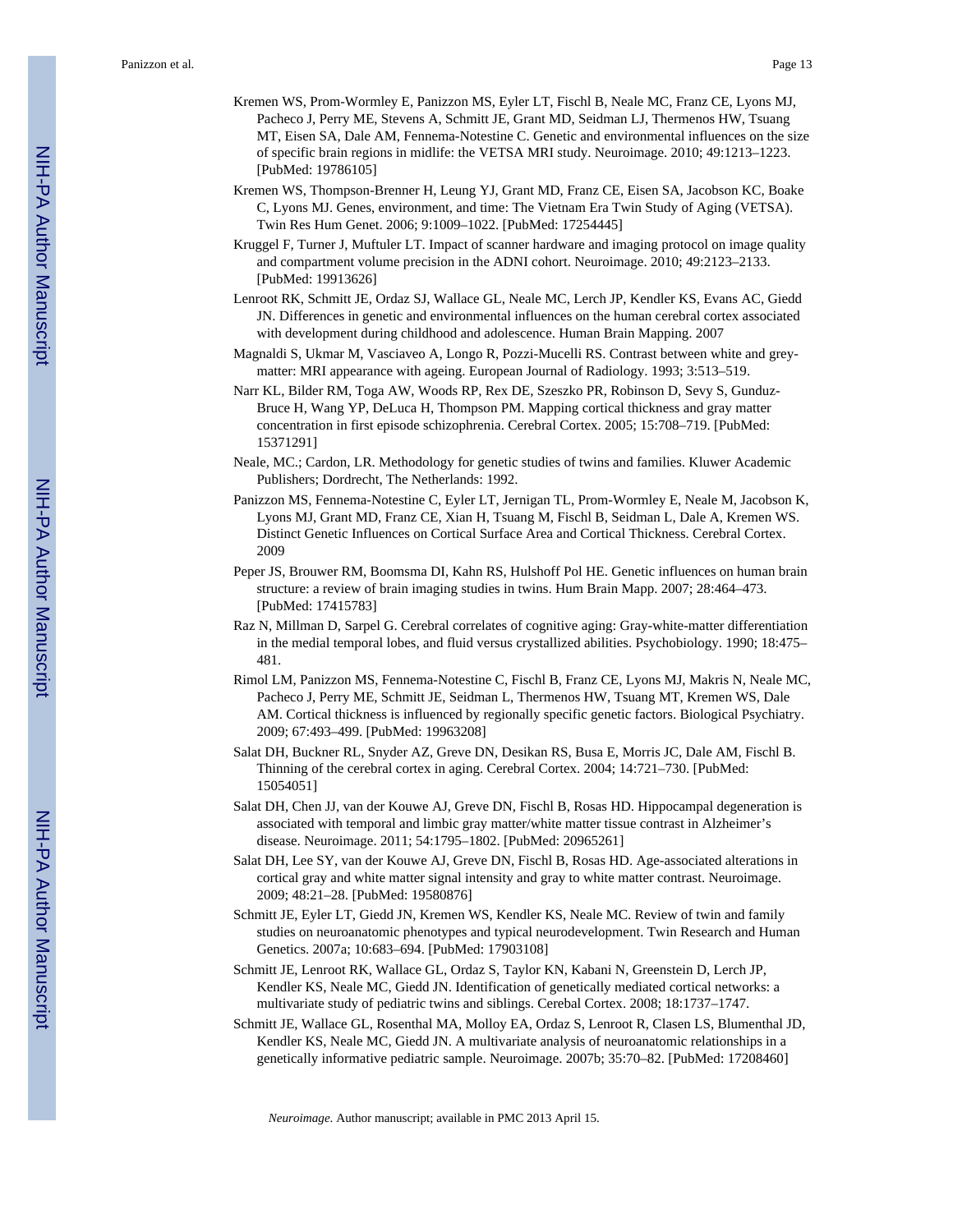Panizzon et al. Page 14

- Self SG, Liang KL. Asymptotic properties of maximum likelihood estimators and likelihood ratio tests under nonstandard conditions. Journal of the American Statistical Association. 1987; 82:605–610.
- Steiger JH, Shapiro A, Browne MW. On the multivariate asymptotic-distribution of sequential chisquare statistics. Psychometrika. 1985; 50:253–264.
- Stonnington CM, Tan G, Kloppel S, Chu C, Draganski B, Jack CR, Chen K, Ashburner J, Frackowiak RS. Interpreting scan data acquired from multiple scanners: a study with Alzheimer's disease. Neuroimage. 2008; 39:1180–1185. [PubMed: 18032068]
- Westlye LT, Walhovd KB, Dale AM, Bjornerud A, Due-Tonnessen P, Engvig A, Grydeland H, Tamnes CK, Ostby Y, Fjell AM. Differentiating maturational and aging-related changes of the cerebral cortex by use of thickness and signal intensity. Neuroimage. 2010; 52:172–185. [PubMed: 20347997]
- Westlye LT, Walhovd KB, Dale AM, Espeseth T, Reinvang I, Raz N, Agartz I, Greve DN, Fischl B, Fjell AM. Increased sensitivity to effects of normal aging and Alzheimer's disease on cortical thickness by adjustment for local variability in gray/white contrast: A multi-sample MRI study. Neuroimage. 2009
- Winkler AM, Kochunov P, Blangero J, Almasy L, Zilles K, Fox PT, Duggirala R, Glahn DC. Cortical thickness or grey matter volume? The importance of selecting the phenotype for imaging genetics studies. Neuroimage. 2010
- Wonderlick JS, Ziegler DA, Hosseini-Varnamkhasti P, Locascio JJ, Bakkour A, van der Kouwe A, Triantafyllou C, Corkin S, Dickerson BC. Reliability of MRI-derived cortical and subcortical morphometric measures: effects of pulse sequence, voxel geometry, and parallel imaging. Neuroimage. 2009; 44:1324–1333. [PubMed: 19038349]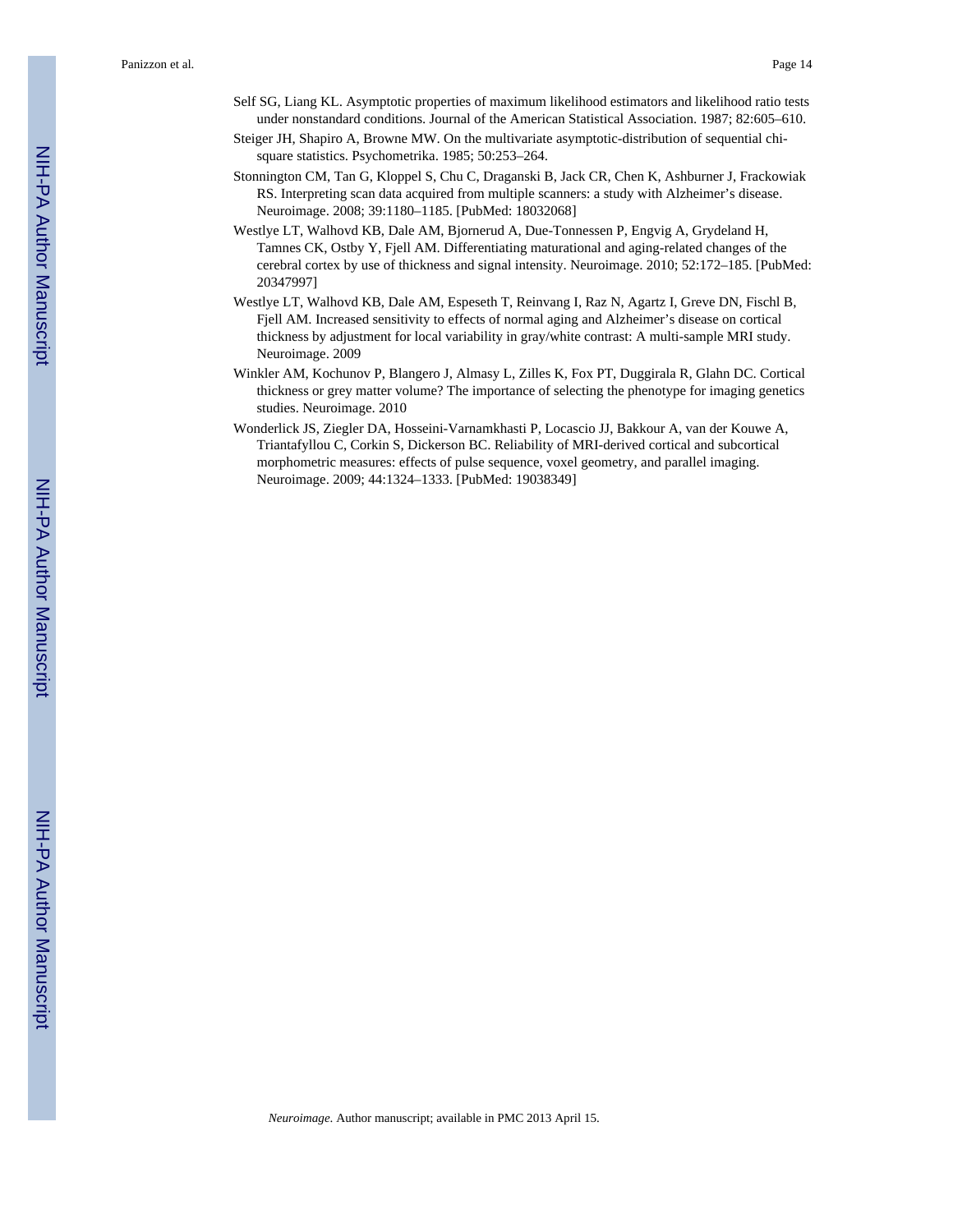# **Table 1**

Univariate ACE models for WM/GM contrast estimates and tests of nested models Univariate ACE models for WM/GM contrast estimates and tests of nested models

|                          |                           |                       |                 |            |                | <b>Standardized Variance Components</b> |                |            |             | p-values                  |         |
|--------------------------|---------------------------|-----------------------|-----------------|------------|----------------|-----------------------------------------|----------------|------------|-------------|---------------------------|---------|
| Region of Interest       | $\mathbf{r}_{\text{max}}$ | r <sub>dz</sub>       | ್ಡ              | J<br>95%   | ್ತ             | đ<br>95%                                | ್ತ             | J<br>95%   | ⋖<br>ż      | ں<br>$\tilde{\mathbf{z}}$ | No AC   |
| <b>Frontal Lobe</b>      |                           |                       |                 |            |                |                                         |                |            |             |                           |         |
| Superior Frontal Gyrus-L | $\mathcal{O}$             | $\overline{31}$       | 58              | (.24; .70) | $\mathfrak{S}$ | (.00; .38)                              | $\ddot{=}$     | (.30; .52) | .0020       | .4451                     | 0001    |
| Superior Frontal Gyrus-R | ত                         | 28                    | 59              | (.24; .69) | $\mathcal{S}$  | (.00; .36)                              | 4              | (.31; .53) | .0021       | .5000                     | < .0001 |
| Middle Frontal Gyrus     |                           |                       |                 |            |                |                                         |                |            |             |                           |         |
| Rostral Division-L       | 48                        | F,                    | 45              | (.19; .57) | $\overline{0}$ | (.00; .38)                              | 55             | (.43; .69) | .0065       | .5000                     | < .0001 |
| Rostral Division-R       | 51                        | $\mathcal{L}$         | 48              | (.13; .59) | $\infty$       | (.00; .38)                              | 52             | (.41; .66) | .0128       | .5000                     | 0001    |
| Caudal Division-L        | 59                        | 23                    | 58.             | (.33; .68) | $\overline{0}$ | (.00; .36)                              | 42             | (.32; .54) | .0006       | .5000                     | 0001    |
| Caudal Division-R        | $\overline{6}$            | $\overline{.18}$      | 59              | (.36; .69) | $\odot$        | (.00; .35)                              | $\pm$          | (.31; .53) | 0001        | .5000                     | < 0001  |
| Inferior Frontal Gyrus   |                           |                       |                 |            |                |                                         |                |            |             |                           |         |
| Pars opercularis-L       | 57                        | $\mathbf{e}$          | 52              | (.32; .62) | $\overline{0}$ | (.00; .38)                              | 48             | (.38; .62) | .0005       | .5000                     | < .0001 |
| Pars opercularis-R       | 43                        | Ξ                     | 39              | (.11; .52) | $\overline{6}$ | (.00; .37)                              | ë              | (.48; .75) | <b>CLIO</b> | .5000                     | < 0001  |
| Pars triangularis-L      | 50                        | $\mathcal{S}$         | $\dot{4}$       | (.26; .56) | $\infty$       | (.00; .39)                              | 56             | (.44; .72) | .0011       | 5000                      | 0001    |
| Pars triangularis-R      | $\dot{4}$                 | $\overline{12}$       | $\ddot{=}$      | (.08; .53) | $\epsilon$     | (.00; .38)                              | $\odot$        | (.47; .75) | .0240       | 5000                      | 0001    |
| Pars orbitalis-L         | 33                        | $\overline{c}$        | $\overline{18}$ | (.00; .45) | $\ddot{13}$    | (65)<br>(00;                            | $69$           | (.55; .84) | 2488        | 2938                      | 0001    |
| Pars orbitalis-R         | 43                        | $\infty$              | 38.             | (.19; .53) | $\mathcal{S}$  | (.00; .37)                              | $\mathcal{O}$  | (.47; .78) | .0043       | .5000                     | < 0001  |
| Orbitofrontal Cortex     |                           |                       |                 |            |                |                                         |                |            |             |                           |         |
| Lateral division-L       | 56                        | LI.                   | 49              | (.15; .61) | $\mathbf{8}$   | (.00; .39)                              | 51             | (.39; .63) | .0101       | 5000                      | 0001    |
| Lateral division-R       | 58                        | $\overline{0}$        | 25              | (.34; .64) | $\mathbf{S}$   | (.00; .36)                              | 48             | (.36; .61) | .0002       | 5000                      | 0001    |
| Medial division-L        | 45                        | $\overline{08}$       | $\vec{r}$       | (.16; .54) | $\infty$       | (.00; .38)                              | 59             | (.46; .74) | <b>L600</b> | 5000                      | 0001    |
| Medial division-R        | 55                        | $\tilde{\mathcal{L}}$ | 5               | (.17; .62) | $\infty$       | (.00; .40)                              | 49             | (.38; .62) | .0077       | 5000                      | 0001    |
| Frontal pole-L           | 30                        | 08                    | $\ddot{c}$      | (.01; .38) | $\infty$       | (.00; .30)                              | .76            | (.62; .89) | 1610        | 5000                      | .0013   |
| Frontal pole-R           | 26                        | $\odot$               | $\ddot{c}$      | (.00; .39) | $\infty$       | $\ddot{.}30$<br>(0.00)                  | .76            | (.61; .90) | .1489       | 5000                      | .0020   |
| Precentral gyrus-L       | $\overline{70}$           | $\ddot{c}$            | 66              | (.39; .74) | $\mathbf{8}$   | (.00; .34)                              | $\ddot{34}$    | (.26; .45) | .0000       | 5000                      | 0001    |
| Precentral gyrus-R       | 66                        | ភ្ន                   | 65              | (.42; .73) | $\epsilon$     | (.00; .34)                              | 35             | (27; 47)   | .0000       | 5000                      | 0001    |
| Paracentral lobule-L     | 43                        | $\ddot{=}$            | $\overline{4}$  | (.18; .54) | $\infty$       | (.00; .39)                              | 59             | (.46; .75) | .0063       | 5000                      | 0001    |
| Paracentral lobule-R     | $\overline{5}$            | $\ddot{c}$            | 47              | (.09; .60) | $\mathcal{O}$  | (.00; .39)                              | $\overline{5}$ | (.40; .66) | .0214       | .4652                     | < 0001  |
| <b>Cingulate Cortex</b>  |                           |                       |                 |            |                |                                         |                |            |             |                           |         |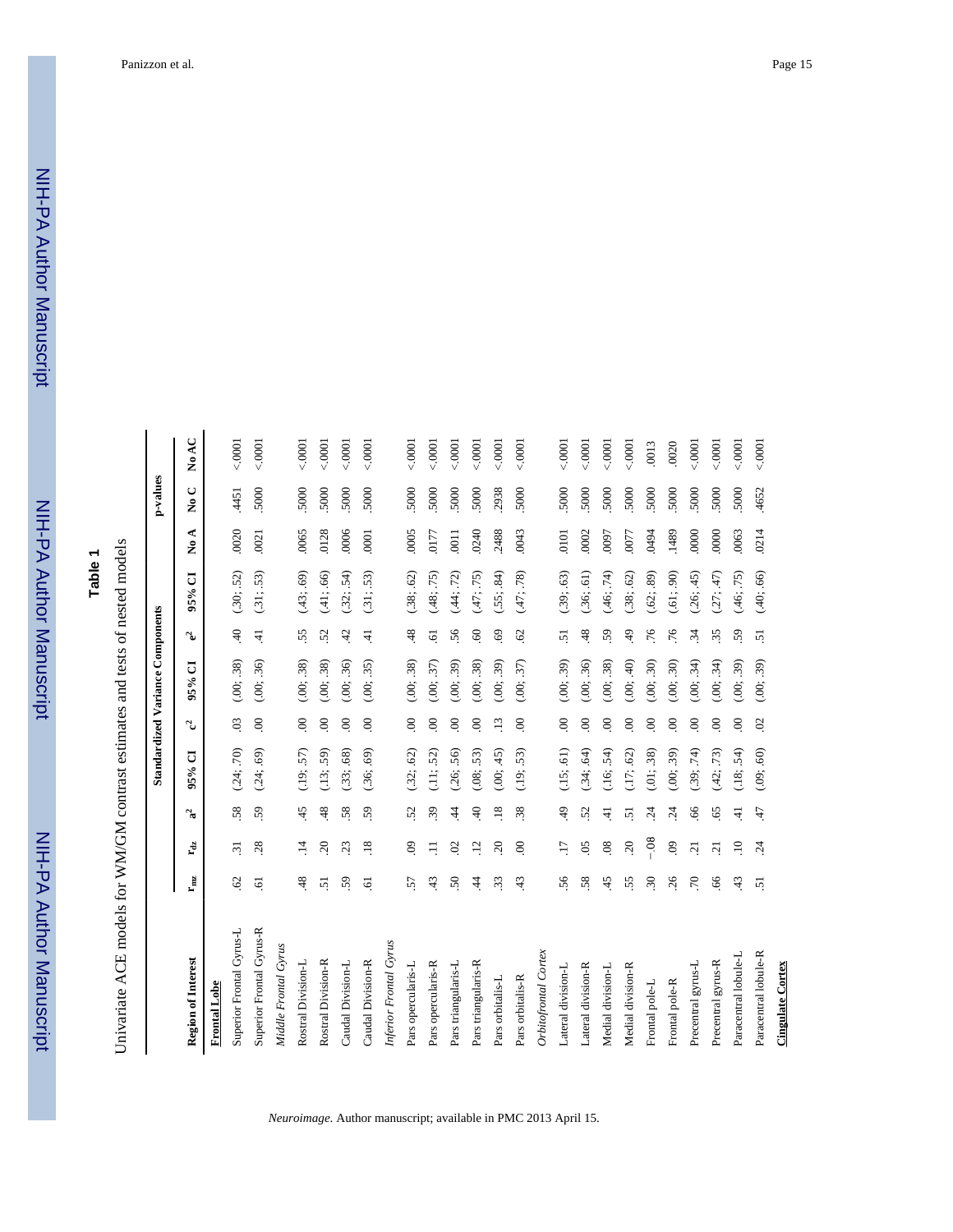| $\frac{1}{2}$ |
|---------------|
|               |
|               |
|               |
|               |
|               |
|               |
|               |
|               |
| i             |
|               |
|               |
|               |
|               |
|               |
|               |
|               |
|               |
|               |
|               |
|               |
|               |
|               |
|               |
|               |

|                          | p-values                                |  |
|--------------------------|-----------------------------------------|--|
| NIH-PA Author Manuscript | <b>Standardized Variance Components</b> |  |

| <b>Region of Interest</b>    | r <sub>mz</sub> | $\mathbf{r_{dz}}$ | $\mathbf{a}^2$ | 95% CI      | ್ತ             | 95% CI     | ್ಮ                      | 95% CI                   | ⋖<br>$\overline{\mathbf{z}}$ | $\overline{N}$ o C | No AC             |
|------------------------------|-----------------|-------------------|----------------|-------------|----------------|------------|-------------------------|--------------------------|------------------------------|--------------------|-------------------|
| Rostral anterior cingulate-L | $\ddot{3}$      | C.                | 32             | (.04; .47)  | $\mathbf{S}$   | (.00; .35) | $68$                    | (.53; .83)               | .0378                        | .5000              | .0001             |
| Rostral anterior cingulate-R | 38              | $\odot$           | 33             | (0.00; .46) | $\mathbf{S}$   | (.00; .35) | 67                      | (.54, .82)               | .1153                        | 5000               | 0001              |
| Caudal anterior cingulate-L  | 28              | $\overline{08}$   | 26             | (.00; .40)  | $\mathcal{S}$  | (.00; .31) | $\ddot{z}$              | (.60, .88)               | 0929                         | 5000               | $\overline{0011}$ |
| Caudal anterior cingulate-R  | $\overline{18}$ | $\mathcal{O}$     | $\ddot{ }$     | (.00; .35)  | $\infty$       | (.00; .28) | $\overline{\mathbf{s}}$ | (.65, .97)               | .1216                        | 5000               | .0234             |
| Rostral posterior division-L | 26              | 07                | 23             | (.00; .37)  | $\infty$       | (.00, .30) | LL.                     | $\overline{90}$<br>(.63; | 1955                         | 5000               | .0018             |
| Rostral posterior division-R | $\ddot{3}$      | $\ddot{3}$        | $\infty$       | (.00; .45)  | $\ddot{34}$    | (.04; .45) | 66                      | (.54; .79)               | .5000                        | 0298               | 0001              |
| Retrosplenial cortex-L       | 33              | 08                | 29             | (.00; .42)  | $\infty$       | (.00; .33) | $\overline{7}$          | (.58; .85)               | .1152                        | 5000               | .0001             |
| Retrosplenial cortex-R       | 35              | $\ddot{=}$        | 28             | (.00; .45)  | $\overline{0}$ | (.00; .38) | 68                      | (.55; .84)               | .1553                        | .4530              | 0001              |
| Parietal Lobe                |                 |                   |                |             |                |            |                         |                          |                              |                    |                   |
| Postcentral gyrus-L          | 63              | $\ddot{15}$       | 60             | .37; .69    | $\mathbf{S}$   | (.00; .34) | $\ddot{=}$              | (.31; .52)               | .0001                        | 5000               | 0001              |
| Postcentral gyrus-R          | 55              | $\ddot{5}$        | 50             | (.26; .59)  | $\infty$       | (.00; .37) | 50                      | (.41; .65)               | .0020                        | 5000               | 0001              |
| Supramarginal gyrus-L        | 53              | $\ddot{15}$       | 48             | (.17; .60)  | $\mathbf{S}$   | (.00; .38) | 52                      | (.40; .65)               | .0080                        | 5000               | 0001              |
| Supramarginal gyrus-R        | 47              | 05                | $\exists$      | (.19; .55)  | $\infty$       | (.00; .39) | 59                      | (.45; .73)               | .0055                        | 5000               | 0001              |
| Superior parietal cortex-L   | 59              | $\ddot{=}$        | 55             | .32; .65)   | $\infty$       | (.00; .37) | 45                      | (.35; .58)               | .0007                        | 5000               | 0001              |
| Superior parietal cortex-R   | 59              | 05                | 54             | .35; .65)   | $\infty$       | (.00; .37) | $\frac{46}{5}$          | (.35; .60)               | .0001                        | 5000               | 0001              |
| Inferior parietal cortex-L   | 48              | $\mathcal{O}$     | 42             | .23; .55)   | $\infty$       | (.00; .39) | 58                      | (.45; .73)               | .0026                        | 5000               | 0001              |
| Inferior parietal cortex-R   | $50\,$          | $\Xi$             | $\dot{4}$      | (.18; .57)  | $\infty$       | (.00, .39) | 56                      | (.43; .69)               | .0075                        | 5000               | 0001              |
| Precuneus-L                  | 48              | $\infty$          | 42             | (.19; .55)  | $\infty$       | (.00; .39) | 58                      | (.45; .72)               | .0062                        | 5000               | 0001              |
| Precuneus-R                  | 48              | 25                | 36             | (.00; .56)  | $\odot$        | (.00; .45) | 55.                     | (.44; .70)               | .0681                        | .3401              | 0001              |
| <b>Occipital Lobe</b>        |                 |                   |                |             |                |            |                         |                          |                              |                    |                   |
| Lingual gyrus-L              | 54              | $\overline{.18}$  | 50             | (.21; .62)  | $\mathcal{S}$  | (.00; .37) | 50                      | (.38; .63)               | 6700                         | .5000              | 0001              |
| Lingual gyrus-R              | 59              | 29                | 46             | (.10; .65)  | $\overline{6}$ | (.00; .46) | 45                      | (.35; .58)               | 0171                         | .3406              | 0001              |
| Pericalcarine cortex-L       | 54              | $-03$             | 46             | (.29; .59)  | $\infty$       | (.00; .36) | 54                      | (.41; .67)               | .0008                        | 5000               | 0001              |
| Pericalcarine cortex-R       | 43              | <b>CO</b> .       | 38             | (.12; .52)  | $\infty$       | (.00, .36) | $\mathcal{O}$           | (.48; .77)               | .0153                        | 5000               | 0001              |
| Cuneus-L                     | 57              | $\ddot{ }$        | 55             | .33; .65    | $\infty$       | (.00; .36) | 45                      | (.35; .59)               | .0004                        | 5000               | 0001              |
| Cuneus-R                     | 57              | $\ddot{15}$       | 54             | .29; .64)   | $\infty$       | (.00; .36) | 46                      | (.36, .60)               | $\overline{0}$               | 5000               | 0001              |
| Lateral occipital cortex-L   | $\mathcal{O}$   | $\overline{.18}$  | 58             | .34; .67    | $\infty$       | (.00; .36) | 42                      | (.33; .55)               | .0003                        | 5000               | 0001              |
| Lateral occipital cortex-R   | 58              | $\ddot{=}$        | 53             | (.32; .64)  | $\infty$       | (.00; .37) | 47                      | (.36; .60)               | .0007                        | .5000              | 00001             |
| Temporal Lobe                |                 |                   |                |             |                |            |                         |                          |                              |                    |                   |
| Lateral Aspect               |                 |                   |                |             |                |            |                         |                          |                              |                    |                   |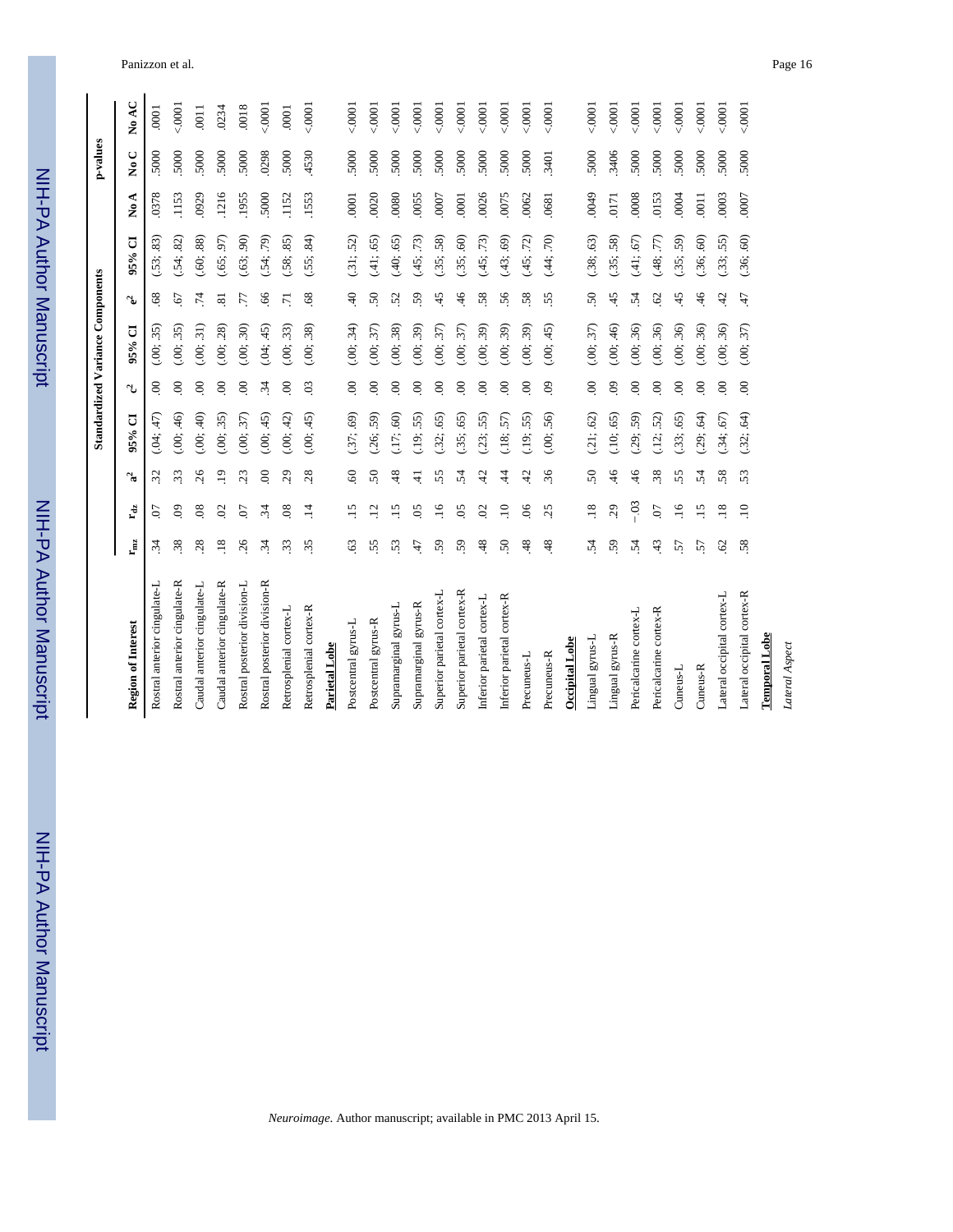|                              |                                     |                   |                |            |                 | <b>Standardized Variance Components</b> |                |            |       | p-values           |         |
|------------------------------|-------------------------------------|-------------------|----------------|------------|-----------------|-----------------------------------------|----------------|------------|-------|--------------------|---------|
|                              |                                     |                   |                |            |                 |                                         |                |            |       |                    |         |
| Region of Interest           | $\mathbf{r}_{\mathbf{m}\mathbf{z}}$ | $\mathbf{r_{dz}}$ | ್ಡ             | 95% CI     | ್ತು             | 95% CI                                  | ್ಮ             | 95% CI     | No A  | $\overline{N}_0$ C | No AC   |
| Superior temporal gyrus-L    | $\overline{4}$                      | $\overline{0}$    | 39             | (17; .52)  | S.              | (.00; .38)                              | 5              | (.48; .77) | .0074 | 5000               | $-0001$ |
| Superior temporal gyrus-R    | 37                                  | $\Xi$             | $\ddot{34}$    | (.03; .47) | $\mathcal{S}$   | (.00; .35)                              | 66             | (.53; .82) | .0406 | 5000               | &0001   |
| Middle temporal gyrus-L      | 48                                  | $\overline{6}$    | 45             | (.22; .56) | $\odot$         | (.00; .37)                              | 55             | (.44; .71) | .0033 | 5000               | &0001   |
| Middle temporal gyrus-R      | 39                                  | $\overline{12}$   | 36             | (.01; .49) | $\mathcal{S}$   | (.00; .37)                              | S.             | (.51; .79) | .0437 | 5000               | 00001   |
| Inferior temporal gyrus-L    | 45                                  | $\overline{17}$   | 42             | (.07; .55) | $\mathcal{S}$   | (.00; .39)                              | 58.            | (.45; .73) | .0269 | 5000               | 0001    |
| Inferior temporal gyrus-R    | ਦ                                   | $\overline{.18}$  | $-15$          | (.00; .48) | $\overline{c}$  | (.00; .45)                              | 65             | (.52; .79) | .2940 | .2424              | 0000    |
| Transverse temporal cortex-L | $\ddot{3}$                          | $\overline{08}$   | 29             | (.00; .45) | $\mathcal{S}$   | (.00; .33)                              | $\overline{z}$ | (.55; .85) | .0537 | 5000               | .0004   |
| Transverse temporal cortex-R | 37                                  | $\overline{17}$   | 36             | (.00; .47) | $\odot$         | (.00; .36)                              | Ŝ.             | (.53; .81) | .0823 | 5000               | 0001    |
| Banks sup. temporal sulcus-L | 33                                  | ្ម                | $\ddot{c}$     | (.00; .46) | $\overline{08}$ | (.00; .38)                              | 89.            | (.54; .84) | .1856 | 3604               | &0001   |
| Banks sup. temporal sulcus-R | $\ddot{c}$                          | $-0.5$            | $\ddot{=}$     | (.00; .34) | $\odot$         | (.00; .27)                              | $\overline{8}$ | (.66; .94) | .0926 | 5000               | .0086   |
| Medial Aspect                |                                     |                   |                |            |                 |                                         |                |            |       |                    |         |
| Entorhinal cortex-L          | 20                                  | $\overline{19}$   | $\overline{0}$ | (.00; .35) | $\overline{.}$  | (.00; .32)                              | $\overline{8}$ | (.66; .92) | .5000 | .1645              | .0034   |
| Entorhinal cortex-R          | 25                                  | $\mathcal{O}$     | 22             | (.00; .39) | $\mathcal{S}$   | (.00; .30)                              | .78            | (.61; .91) | .0895 | 5000               | .0053   |
| Parahippocampal cortex-L     | $\overline{4}$                      | 22.               | 35             | (.00; .53) | S.              | (.00; .40)                              | 5              | (.47; .77) | .0785 | .4264              | < 0001  |
| Parahippocampal cortex-R     | न्                                  | 32                | $\overline{0}$ | (.00; .49) | $\ddot{34}$     | (.00; .49)                              | <b>r</b>       | (.49; .75) | .4240 | .0706              | 0000    |
| Temporal pole-L              | 39                                  | 07                | 35             | (.07; .48) | $\odot$         | (.00; .36)                              | 65             | (.52; .81) | .0259 | 5000               | 0000    |
| Temporal pole-R              | 33                                  | $\mathcal{O}$     | 29             | (.04; .44) | $\mathbf{S}$    | (.00; .34)                              | $\overline{z}$ | (.56, .85) | .0350 | 5000               | .0003   |
| Fusiform gyrus-L             | $\ddot{ }$                          | .18               | 46             | (.14; .57) | $\odot$         | (.00; .38)                              | -54            | (.43; .69) | .0122 | .5000              | < 0001  |
| Fusiform gyrus-R             | 47                                  | $\overline{17}$   | $\dot{4}$      | (11; .55)  | $\mathcal{S}$   | (.00; .39)                              | 56             | (.45; .71) | .0172 | .5000              | < 0001  |

*Neuroimage*. Author manuscript; available in PMC 2013 April 15.

| ¢                              | i<br>S                                                                                  |                                     |
|--------------------------------|-----------------------------------------------------------------------------------------|-------------------------------------|
|                                |                                                                                         |                                     |
|                                |                                                                                         |                                     |
| $e-$ = $\mu$                   |                                                                                         | į<br>d<br>्ं                        |
| j                              |                                                                                         | i                                   |
|                                |                                                                                         | removed from t                      |
|                                |                                                                                         |                                     |
|                                |                                                                                         |                                     |
|                                |                                                                                         | nanca                               |
| $\mathbf{c} = \mathbf{sn}$     | in influences can be removed from the model; no $C = \text{test of whether the share'}$ |                                     |
| <u>וממו</u> ו<br>م<br>ت        |                                                                                         |                                     |
|                                |                                                                                         |                                     |
|                                |                                                                                         |                                     |
| ミミミド                           | $\alpha$ represents: no A = test of the additive genet.                                 |                                     |
| tween dizvoonc twins.          |                                                                                         |                                     |
|                                |                                                                                         | יים חרוי                            |
| $\frac{1}{2}$                  |                                                                                         |                                     |
| $=$ correlation                |                                                                                         | $\therefore$ = test of whether both |
|                                | $\ddot{\phantom{a}}$                                                                    |                                     |
|                                | CON CO<br>,,,,,,,,,,                                                                    |                                     |
| <b>Contract Contract</b>       |                                                                                         |                                     |
|                                | $6 \text{ CI} =$ corrected 9<br>١                                                       | ramorad trom the model. n           |
|                                |                                                                                         |                                     |
| $\cdots$ = correlation between | <b>Bunda</b>                                                                            |                                     |
|                                | <b>.</b>                                                                                |                                     |

Panizzon et al. Page 17

NIH-PA Author Manuscript

NIH-PA Author Manuscript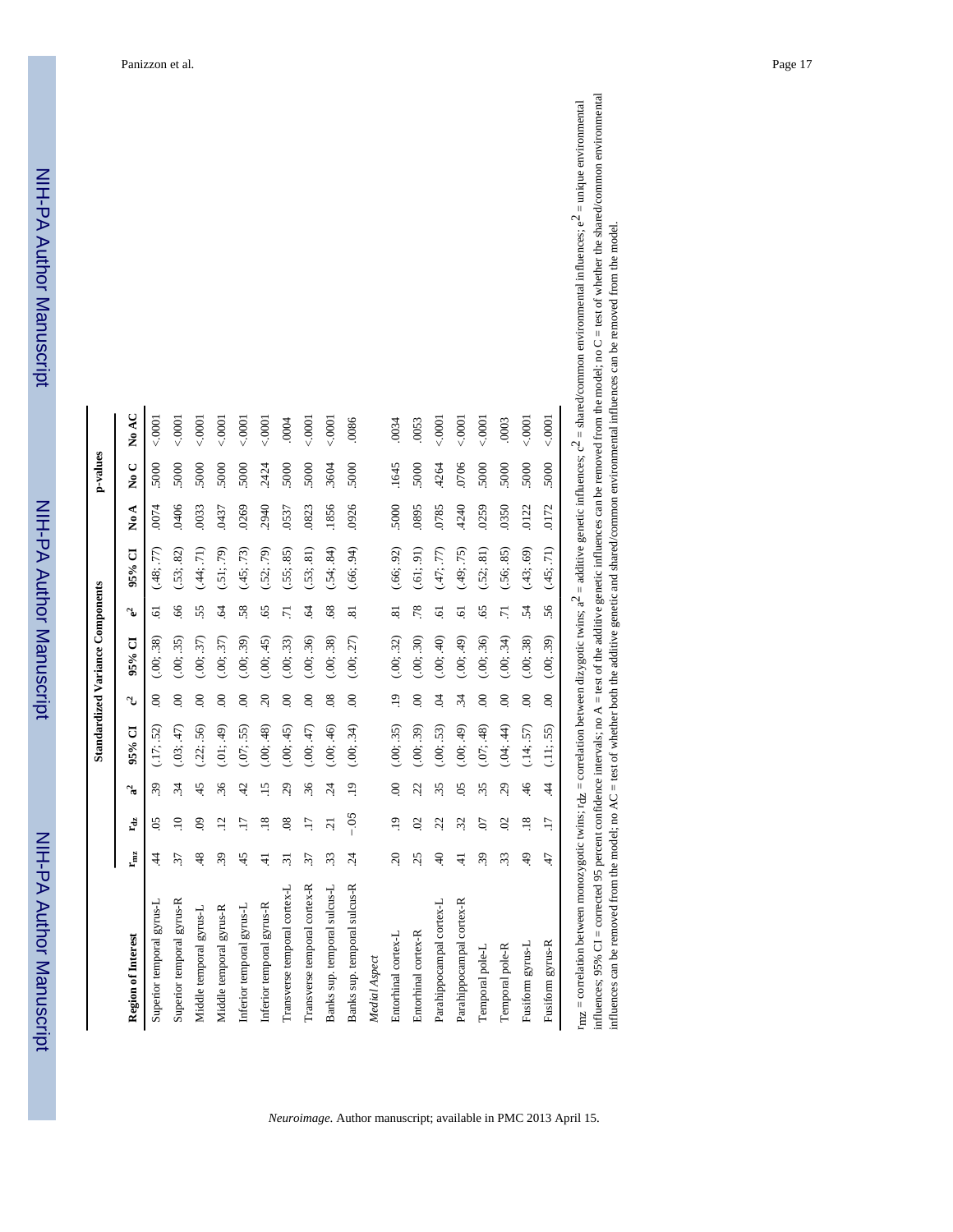# **Table 2**

Phenotypic, genetic, and environmental correlations between WM/GM contrast and cortical thickness Phenotypic, genetic, and environmental correlations between WM/GM contrast and cortical thickness

|                           |                  | Phenotypic Correlations |                       | <b>Genetic Correlations</b> |                      | Unique Environment Correlation |                     | p-values                |                         |
|---------------------------|------------------|-------------------------|-----------------------|-----------------------------|----------------------|--------------------------------|---------------------|-------------------------|-------------------------|
| <b>Region of Interest</b> | ۴,               | 95% CI                  | $\mathbf{r}_{\rm sc}$ | 95% CI                      | $\mathbf{r}_{\rm e}$ | 95% CI                         | No $\mathbf{r_{p}}$ | No $\mathbf{r}_{\rm g}$ | No $\mathbf{r}_{\rm e}$ |
| <b>Frontal</b> Lobe       |                  |                         |                       |                             |                      |                                |                     |                         |                         |
| Superior Frontal Gyrus-L  | $-0.5$           | $-16; 06$               | $-16$                 | $(-34; .01)$                | $\overline{.18}$     | (.00; .34)                     | .0682               | .0668                   | .0463                   |
| Superior Frontal Gyrus-R  | $-03$            | $(-.14; .08)$           | $-17$                 | $(-35; .01)$                | 22                   | (.05; .38)                     | .0271               | .0689                   | .0113                   |
| Middle Frontal Gyrus      |                  |                         |                       |                             |                      |                                |                     |                         |                         |
| Rostral division-L        | S.               | $(-.06; .15)$           | $\Xi$                 | $(-18; .37)$                | $\mathbf{S}$         | $(-17;17)$                     | 7047                | 4839                    | 000.1                   |
| Rostral division-R        | $\mathfrak{S}$   | $(-.08, .13)$           | $-0.9$                | $(-34; 15)$                 | $\overline{4}$       | $(-.03; .30)$                  | 2894                | 4424                    | 1153                    |
| Caudal division-L         | $\infty$         | $(-11; 11)$             | $-20$                 | $(-42; .01)$                | 27                   | (.10; .42)                     | 0083                | .0644                   | 0022                    |
| Caudal division-R         | $-5$             | $(-.11; .10)$           | $-17$                 | $(-.38; .03)$               | 23                   | (.06; .39)                     | .0253               | 6760                    | 0080                    |
| Inferior Frontal Gyrus    |                  |                         |                       |                             |                      |                                |                     |                         |                         |
| Pars opercularis-L        | $\frac{8}{18}$   | (.07; .28)              | S.                    | $(-18; .25)$                | 36                   | (.20; .50)                     | 0001                | .6985                   | 0001                    |
| Pars opercularis-R        | $\overline{.18}$ | (.08; .28)              | $\odot$               | $(-23; .38)$                | 23                   | (.07; .38)                     | .0005               | 5485                    | .0045                   |
| Pars triangularis-L       | 07               | $(-.03, .18)$           | $\overline{13}$       | $(-.16; .40)$               | $\overline{0}$       | $(-.13; .20)$                  | 3734                | .3652                   | 6985                    |
| Pars triangularis-R       | 06               | $(-.04; .16)$           | $-0.2$                | $(-35; .28)$                | $\ddot{5}$           | $(-.05, .28)$                  | 2645                | 8875                    | 1573                    |
| Pars orbitalis-L          | $-22$            | $(-31; -12)$            | $-27$                 | $(-.59; .09)$               | $-19$                | $(-.34; -.03)$                 | .0001               | .1269                   | 0221                    |
| Pars orbitalis-R          | $-11$            | $(-.21; -.01)$          | $-14$                 | $(-43; 17)$                 | $-10$                | $(-.26, .08)$                  | 0876                | 3681                    | 2815                    |
| Orbitofrontal Cortex      |                  |                         |                       |                             |                      |                                |                     |                         |                         |
| Lateral division-L        | $-15$            | $(-.25; -.05)$          | $-24$                 | $(-48; .01)$                | $-0.7$               | $(-.24; .10)$                  | 0177                | 0599                    | 4274                    |
| Lateral division-R        | $-0.9$           | $(-.19; .02)$           | $-19$                 | $(-43; .06)$                | $\overline{a}$       | $(-.17; .18)$                  | .2276               | .1416                   | 9203                    |
| Medial division-L         | $-0.28$          | $(-.37:-.19)$           | $-24$                 | $(-.50, .10)$               | $-31$                | $(-46, -16)$                   | 00001               | .1463                   | 0001                    |
| Medial division-R         | $-40$            | $-48; -31$              | $-64$                 | $(-.86; -.42)$              | $-20$                | $(-.35; -03)$                  | 00001               | 0001                    | 0210                    |
| Frontal pole-L            | $-19$            | $-0.28; -0.09$          | $-24$                 | $(-.68, .24)$               | $-17$                | $(-32; 00)$                    | .0011               | 2857                    | 0447                    |
| Frontal pole-R            | $-25$            | $-.34; -15$             | $\overline{0}$        | $(-1.0; 1.0)$               | $-31$                | $(-45; -16)$                   | 50001               | .8875                   | 0001                    |
| Precentral gyrus-L        | $-15$            | $-.25; -04)$            | $-25$                 | $(-42; -07)$                | $\overline{0}$       | $(-.13; .22)$                  | 0216                | 0069                    | 5902                    |
| Precentral gyrus-R        | $-18$            | $-0.29; -0.07$          | $-33$                 | $-50; -15$                  | $\Xi$                | $(-.08, .27)$                  | .0016               | 0004                    | 2857                    |
| Paracentral lobule-L      | $-16$            | $-.26; -.06$            | $-32$                 | $(-.55; -08)$               | $\mathcal{S}$        | $(-.17; .17)$                  | .0082               | .0081                   | 000                     |
| Paracentral lobule-R      | $-23$            | $(-.33; -.13)$          | $-33$                 | $(-.52; -13)$               | $-11$                | $(-.28; .06)$                  | .0001               | .0020                   | 2031                    |
| <b>Cingulate Cortex</b>   |                  |                         |                       |                             |                      |                                |                     |                         |                         |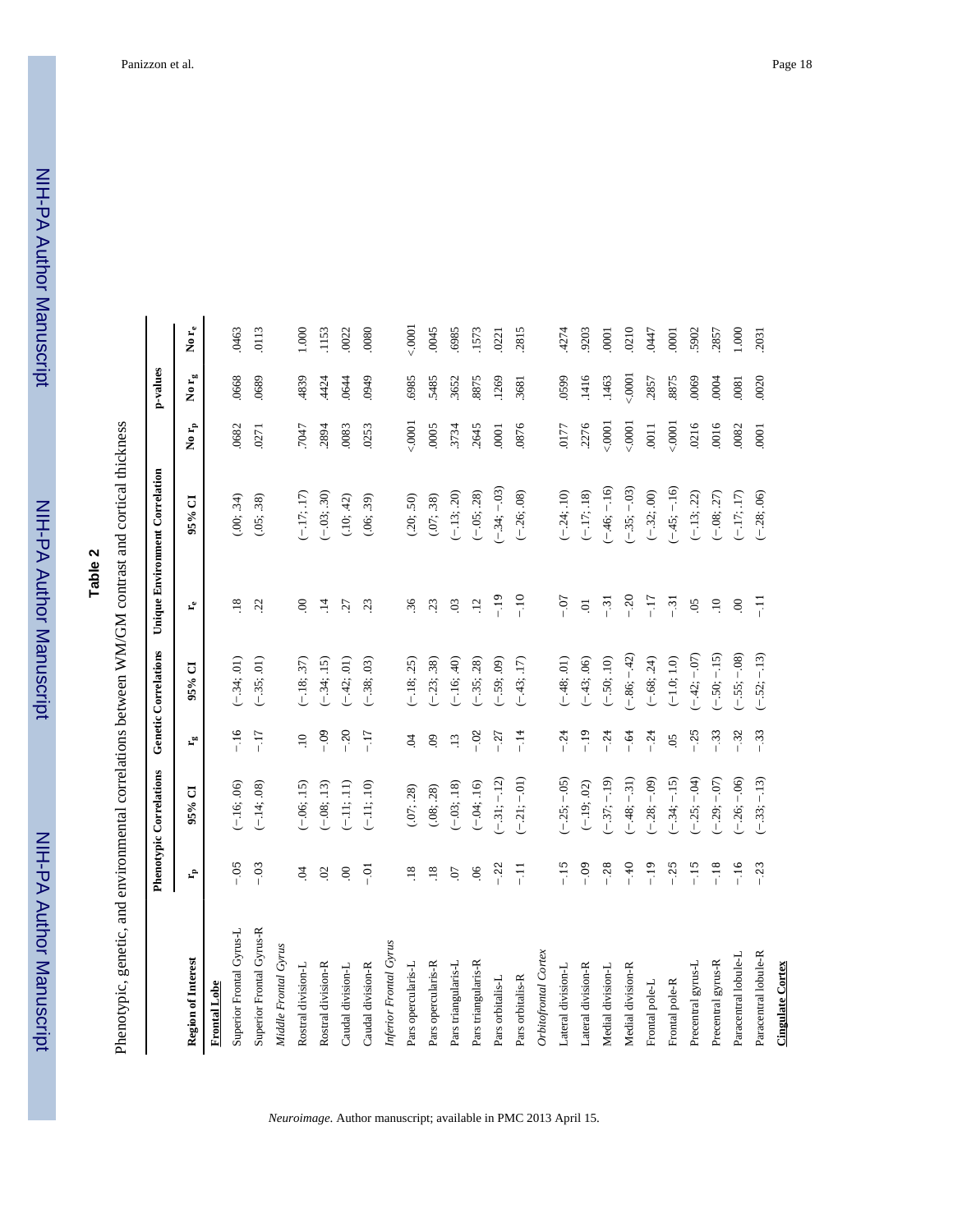| ؟<br>? |
|--------|
|        |
|        |
|        |
|        |
|        |
|        |
|        |
|        |
| :<br>: |
|        |
|        |
|        |
|        |
|        |

| Ē             |  |
|---------------|--|
|               |  |
| $\frac{1}{2}$ |  |
|               |  |
| ٦             |  |
|               |  |
|               |  |
| וווחפמווו     |  |
|               |  |
|               |  |
|               |  |
|               |  |

|                              |                  | Phenotypic Correlations |                           | Genetic Correlations |                      | Unique Environment Correlation |                     | p-values                   |          |
|------------------------------|------------------|-------------------------|---------------------------|----------------------|----------------------|--------------------------------|---------------------|----------------------------|----------|
| <b>Region of Interest</b>    | ۴,               | 95% CI                  | $\mathbf{r}_{\mathrm{m}}$ | 95% CI               | $\mathbf{r}_{\rm e}$ | 95% CI                         | No $\mathbf{r_{p}}$ | No $\mathbf{r}_\mathrm{g}$ | No $r_e$ |
| Rostral anterior cingulate-L | $-20$            | $(-.29; -10)$           | $-37$                     | $(-.81; .07)$        | $-13$                | $(-28; 04)$                    | .0006               | .0897                      | .1237    |
| Rostral anterior cingulate-R | $-23$            | $(-.32; -13)$           | $-13$                     | $(-.48; .32)$        | $-27$                | $(-.40; -.11)$                 | $-0001$             | 5023                       | .0007    |
| Caudal anterior cingulate-L  | $-45$            | $-53; -37$              | $-57$                     | $(-.87:-.15)$        | $-41$                | $(-.53; -.27)$                 | 0000                | 0186                       | 0001     |
| Caudal anterior cingulate-R  | $-35$            | $(-44; -26)$            | $-0.62$                   | $(-1.0; -1.9)$       | $-26$                | $(-41;-10)$                    | 0001                | 0126                       | .0021    |
| Rostral posterior division-L | $-0.1$           | $(-.11; .09)$           | $\ddot{\mathrm{e}}$       | $(-.30, .52)$        | $-0.06$              | $(-21; .11)$                   | 7945                | 6315                       | 5023     |
| Rostral posterior division-R | $-10$            | $(-.21; .00)$           | $-0.28$                   | $(-.59, .02)$        | $\Xi$                | $(-.16; .17)$                  | .0963               | 0668                       | 9203     |
| Retrosplenial cortex-L       | $-0.5$           | $(-.15; .06)$           | 05                        | $(-.25, .37)$        | $\overline{z}$       | $(-27; .05)$                   | 3465                | 7401                       | .1703    |
| Retrosplenial cortex-R       | $-17$            | $(-.26, -07)$           | $-30$                     | $(-.60, .00)$        | $-0.9$               | $(-.24, .08)$                  | .0054               | .0472                      | 2965     |
| Parietal Lobe                |                  |                         |                           |                      |                      |                                |                     |                            |          |
| Postcentral gyrus-L          | $-0.6$           | $(-17; .05)$            | $-20$                     | $(-.40; .00)$        | $\ddot{1}$           | $(-.04, .30)$                  | .1142               | 0528                       | .1183    |
| Postcentral gyrus-R          | $-22$            | $(-32; -11)$            | $-34$                     | $(-.52; -.14)$       | $-0.0$               | $(-.23; .11)$                  | .0003               | .0012                      | 4976     |
| Supramarginal gyrus-L        | $20$             | (.10; .30)              | 05                        | $(-.20, .26)$        | 36                   | (.21; .50)                     | 00001               | 6892                       | $-0001$  |
| Supramarginal gyrus-R        | $\overline{.15}$ | (.05; .25)              | $\overline{0}$            | $(-.25; .28)$        | 25                   | (.09; .40)                     | .0011               | 8065                       | .0027    |
| Superior parietal cortex-L   | $-02$            | $(-.13; .09)$           | $-.24$                    | $(-.46, -.03)$       | 29                   | (.12; .44)                     | .0028               | 0216                       | .0010    |
| Superior parietal cortex-R   | $\infty$         | $(-.05; .17)$           | $-0.7$                    | $(-.28, .14)$        | 25                   | (.07; .41)                     | 0171                | 5220                       | 0059     |
| Inferior parietal cortex-L   | $\ddot{=}$       | (.05; .26)              | $\ddot{ }$                | $(-.14; .33)$        | 23                   | (.05; .39)                     | 0017                | 3897                       | 0104     |
| Inferior parietal cortex-R   | $\overline{c}$   | (.10; .30)              | LI.                       | $(-.09, .40)$        | 23                   | (.07; .39)                     | .0001               | 1990                       | 0061     |
| Precuneus-L                  | $\overline{15}$  | (.04; .25)              | $-0.1$                    | $(-25, 22)$          | 33                   | (.17; .47)                     | 0001                | 000.1                      | 0001     |
| Precuneus-R                  | $\overline{.18}$ | (.07; .28)              | $\mathbf{e}$              | $(-.15; .31)$        | .27                  | (.11; .42)                     | .0002               | 4348                       | 0014     |
| <b>Occipital Lobe</b>        |                  |                         |                           |                      |                      |                                |                     |                            |          |
| Lingual gyrus-L              | $-21$            | $-31; -11)$             | $-20$                     | $(-.41; .03)$        | $-23$                | $-.39; -.06$                   | .0001               | .0853                      | .0072    |
| Lingual gyrus-R              | $-18$            | $(-.28; -.07)$          | $-34$                     | $(-.55; -.14)$       | $\ddot{q}$           | $(-.13; .21)$                  | .0027               | .0011                      | 6171     |
| Pericalcarine cortex-L       | $-52$            | $-0.59; -0.44$          | $-0.68$                   | $(-.86,-.48)$        | $-39$                | $(-.53; -.24)$                 | 0001                | 0001                       | 0001     |
| Pericalcarine cortex-R       | $-0.54$          | $-61; -47$              | $-0.89$                   | $(-1.0; -.68)$       | $-34$                | $(-47;-19)$                    | 00001               | 0001                       | 0001     |
| Cuneus-L                     | $-10$            | $(-21; .00)$            | $-0.06$                   | $(-.28; .17)$        | $-.16$               | $(-32; 01)$                    | .0550               | .6242                      | .0706    |
| Cuneus-R                     | $-25$            | $-35; -15$              | $-.18$                    | $(-37; .04)$         | $-34$                | $(-.48; -.18)$                 | 0001                | 1096                       | 0001     |
| Lateral occipital cortex-L   | $-21$            | $(-31; -11)$            | $-19$                     | $(-.39, .02)$        | $-23$                | $(-.39; -.06)$                 | .0001               | 0680                       | .0071    |
| Lateral occipital cortex-R   | $-16$            | $(-.27; -.06)$          | $-20$                     | $(-.41; .03)$        | $-13$                | $(-.29; .04)$                  | .0064               | .0864                      | .1354    |
| <b>Temporal Lobe</b>         |                  |                         |                           |                      |                      |                                |                     |                            |          |
| Lateral Aspect               |                  |                         |                           |                      |                      |                                |                     |                            |          |

*Neuroimage*. Author manuscript; available in PMC 2013 April 15.

 $\overline{a}$